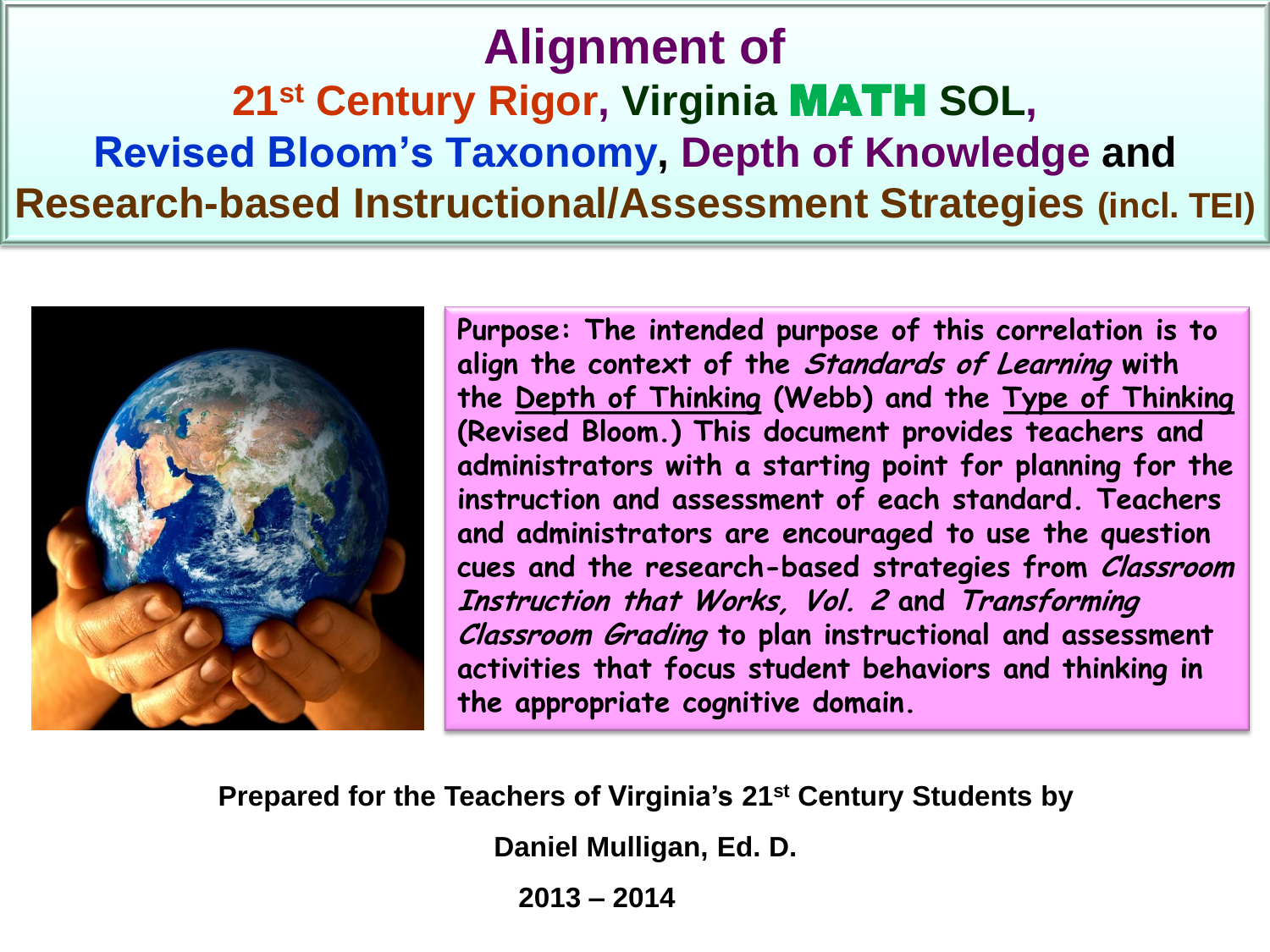### **Cognitive Rigor Matrix for Comprehensive Mathematics Assessment**

| <b>Depth of Thinking</b> | <b>DOK Level 1</b>                                                                                                                                                                                       | <b>DOK Level 2</b>                                                                                                                                                                                               | <b>DOK Level 3</b>                                                                                                                                                                                                                                        | <b>DOK Level 4</b>                                                                                                                                                                                                 |
|--------------------------|----------------------------------------------------------------------------------------------------------------------------------------------------------------------------------------------------------|------------------------------------------------------------------------------------------------------------------------------------------------------------------------------------------------------------------|-----------------------------------------------------------------------------------------------------------------------------------------------------------------------------------------------------------------------------------------------------------|--------------------------------------------------------------------------------------------------------------------------------------------------------------------------------------------------------------------|
| (Webb)+Type of           | <b>Recall &amp;</b>                                                                                                                                                                                      | <b>Basic Skills &amp; Concepts</b>                                                                                                                                                                               | <b>Strategic Thinking &amp;</b>                                                                                                                                                                                                                           | <b>Extended</b>                                                                                                                                                                                                    |
| <b>Thinking (Bloom)</b>  | <b>Reproduction</b>                                                                                                                                                                                      |                                                                                                                                                                                                                  | <b>Reasoning</b>                                                                                                                                                                                                                                          | <b>Thinking</b>                                                                                                                                                                                                    |
| <b>REMEMBER</b>          | Recall, conversions,<br>$\bullet$<br>terms, facts                                                                                                                                                        |                                                                                                                                                                                                                  |                                                                                                                                                                                                                                                           |                                                                                                                                                                                                                    |
| <b>UNDERSTAND</b>        | Evaluate an expression<br>$\bullet$<br>Locate points on a grid or<br>number on a number line<br>Solve a one-step equation<br>٠<br>Represent math<br>٠<br>relationships in words,<br>pictures, or symbols | • Specify, explain<br>relationships<br>• Make basic inferences or<br>logical predictions from<br>data/observations<br>· Use models/diagrams to<br>explain concepts<br>• Make and explain estimates               | · Use concepts to solve non-<br>routine problems<br>• Use supporting evidence to<br>justify conjectures, generalize,<br>or connect ideas<br>• Explain reasoning when more<br>than one response is possible<br>• Explain phenomena in terms<br>of concepts | Relate mathematical<br>٠<br>concepts to other content<br>areas, other domains<br>Develop generalizations of<br>٠<br>the results obtained and<br>the strategies used and<br>apply them to new problem<br>situations |
| <b>APPLY</b>             | Follow simple procedures<br>$\bullet$<br>Calculate, measure, apply<br>٠<br>a rule (e.g. rounding)<br>Apply algorithm or formula<br>٠<br>Solve linear equations<br>$\bullet$<br>Make conversions<br>٠     | • Select a procedure and<br>perform it<br>• Solve routine problems<br>applying multiple concepts<br>or decision points<br>• Retrieve information to<br>solve a problem<br>• Translate between<br>representations | · Design investigation for a<br>specific purpose or research<br>question<br>• Use reasoning, planning, and<br>supporting evidence<br>· Translate between problem &<br>symbolic notation when not a<br>direct translation                                  | Initiate, design, and<br>$\bullet$<br>conduct a project that<br>specifies a problem,<br>identifies solution paths,<br>solves the problem, and<br>reports results                                                   |
| <b>ANALYZE</b>           | Retrieve information from<br>$\bullet$<br>a table or graph to answer<br>a question<br>Identify a pattern/trend<br>٠                                                                                      | • Categorize data, figures<br>• Organize, order data<br>• Select appropriate graph<br>and organize & display data<br>• Interpret data from a simple<br>graph<br>• Extend a pattern                               | • Compare information with or<br>across data sets or texts<br>• Analyze and draw conclusions<br>from data, citing evidence<br>• Generalize a pattern<br>• Interpret data from complex<br>graph                                                            | Analyze multiple sources<br>٠<br>of evidence or data sets                                                                                                                                                          |
| <b>EVALUATE</b>          |                                                                                                                                                                                                          |                                                                                                                                                                                                                  | • Cite evidence and develop a<br>logical argument<br>• Compare/contrast solution<br>methods<br>• Verify reasonableness                                                                                                                                    | Apply understanding in a<br>٠<br>novel way, provide<br>argument or justification<br>for the new application                                                                                                        |
| <b>CREATE</b>            | Brainstorm ideas,<br>$\bullet$<br>concepts, problems, or<br>perspectives related to a<br>topic or concept                                                                                                | • Generalize conjectures or<br>hypotheses based on<br>observations or prior<br>knowledge and experience                                                                                                          | · Develop an alternative<br>solution<br>• Synthesize information within<br>one data set                                                                                                                                                                   | Synthesize information<br>٠<br>across multiple sources or<br>data sets<br>Design a model to inform<br>$\bullet$<br>and solve a practical or<br>abstract solution                                                   |

Adapted from the SMARTER Balance Assessment Item Specifications by Dan Mulligan, 2013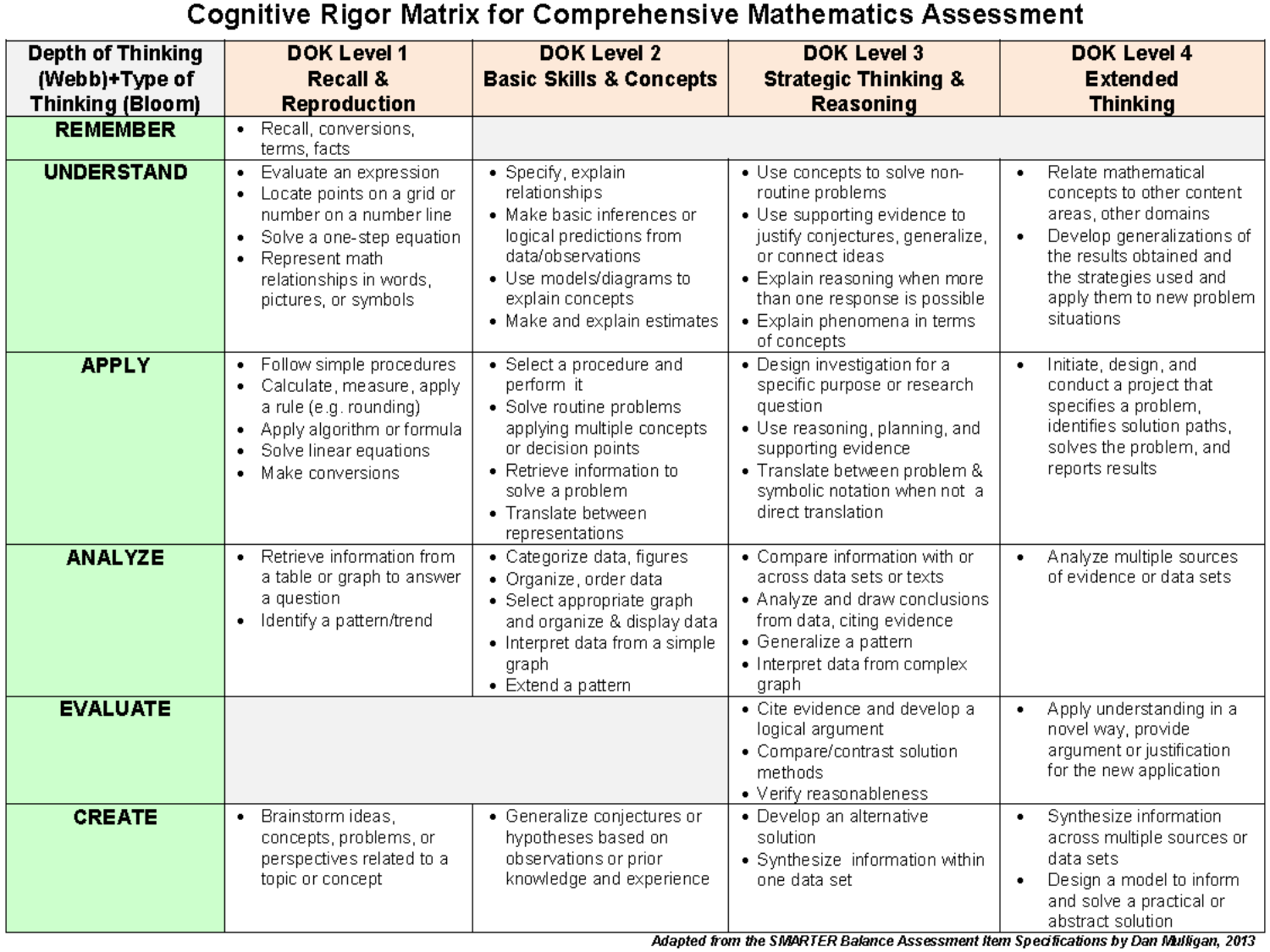### **MATH K**

### **Virginia 2009 Math Standards of Learning, Revised Bloom's Taxonomy,**

**2013-2014**

**and Research-Based Strategies for Increasing Student Achievement in the 21st Century**

| Cognitive<br><b>Domain</b>                                          | Remembering                                                                                                                                                           | <b>Understanding</b>                                                                                                                                                                             | <b>Applying</b>                                                                                                                                        | <b>Analyzing</b><br><b>RIGOR</b>                                                                                                                                                       | <b>Evaluating</b><br><b>RIGOR</b>                                                                                                                                                                                     | <b>Creating</b><br><b>RIGOR</b>                                                                                                                                                                                                             |
|---------------------------------------------------------------------|-----------------------------------------------------------------------------------------------------------------------------------------------------------------------|--------------------------------------------------------------------------------------------------------------------------------------------------------------------------------------------------|--------------------------------------------------------------------------------------------------------------------------------------------------------|----------------------------------------------------------------------------------------------------------------------------------------------------------------------------------------|-----------------------------------------------------------------------------------------------------------------------------------------------------------------------------------------------------------------------|---------------------------------------------------------------------------------------------------------------------------------------------------------------------------------------------------------------------------------------------|
| Question<br><b>Cues</b>                                             | Recognizing,<br>listing, describing,<br>identifying,<br>retrieving,<br>naming, locating,<br>finding, googling,<br>highlighting,<br>favorite-ing, social<br>networking | Interpreting,<br>summarizing,<br>inferring, explaining,<br>paraphrasing,<br>classifying,<br>exemplifying,<br>annotating,<br>advanced searching,<br>blog journaling,<br>twittering,<br>commenting | Implementing,<br>carrying out,<br>using, executing,<br>running, loading,<br>playing, operating,<br>uploading for<br>collaboration,<br>sharing, editing | Comparing,<br>organizing,<br>deconstructing,<br>attributing, outlining,<br>finding, structuring,<br>integrating, mashing<br>resources, linking,<br>cracking, mind-<br>mapping, tagging | Checking,<br>hypothesizing,<br>critiquing,<br>experimenting, judging,<br>testing, detecting,<br>monitoring, (Blog/vlog)<br>commenting, reviewing,<br>posting, moderating,<br>collaborating,<br>networking, reflecting | Designing, composing,<br>constructing, planning,<br>producing, devising,<br>making, programming,<br>filming, animating,<br>Blogging, Video<br>blogging, mixing,<br>remixing, wiki-ing,<br>publishing, videocasting<br>podcasting, directing |
| Research-<br><b>Based</b>                                           | Similarities &<br><b>Differences</b>                                                                                                                                  | Nonlinguistic<br>Representation                                                                                                                                                                  | Nonlinguistic<br>Representation                                                                                                                        | <b>Generating &amp; Testing</b><br>Hypotheses                                                                                                                                          | <b>Generating &amp; Testing</b><br>Hypotheses                                                                                                                                                                         | <b>Generating &amp; Testing</b><br>Hypotheses                                                                                                                                                                                               |
| <b>Instructional</b><br><b>Strategies</b>                           | Questions, Cues, &<br>Advance Organizers<br>Homework &<br>Practice                                                                                                    | Similarities &<br><b>Differences</b><br>Summarizing & Note<br>Taking<br>Questions, Cues &<br>Advance Organizers                                                                                  | Generating &<br><b>Testing Hypotheses</b><br>Cooperative<br>Learning                                                                                   | Similarities &<br><b>Differences</b><br>Summarizing & Note<br>Taking                                                                                                                   | Similarities & Differences<br>Summarizing & Note<br>Taking<br>Setting Objectives &<br>Providing Feedback<br>Nonlinguistic<br>Representation                                                                           | Summarizing & Note<br>Taking<br><b>Cooperative Learning</b><br>Reinforcing Effort &<br><b>Providing Recognition</b>                                                                                                                         |
| Research-<br><b>Based</b><br><b>Assessment</b><br><b>Strategies</b> | Forced-Choice<br>TEI<br><b>Short Written</b><br>Response                                                                                                              | Forced-Choice<br><b>TEI</b><br><b>Short Written</b><br>Response<br>Essay                                                                                                                         | Performance<br>Assessment<br>Essay / TEI<br>Teacher<br>Observation<br><b>Forced Choice</b>                                                             | <b>TEI</b><br>Essay<br>Short Written<br>Response<br>Performance<br>Assessment                                                                                                          | Performance Assessment<br>Essay<br>Oral report<br><b>TEI</b>                                                                                                                                                          | <b>Student Self-Assessment</b><br>Essay<br>Performance Assessment<br><b>Teacher Observation</b><br><b>Oral Report</b>                                                                                                                       |
| <b>NNS</b><br><b>CE</b><br>M<br>G<br><b>PS</b><br><b>PFA</b>        | K.1, K.2, K.4,<br>K.5, K.7, K.8,<br>K.11, K.12                                                                                                                        | K.2, K.3, K.4,<br>K.5, K.7, K.9,<br>K.10, K.11, K.12,<br>K.15, K.16                                                                                                                              | K.6, K.9, K.11,<br>K.13, K.14,<br>K.15                                                                                                                 | K.1, K.4, K.10,<br>K.11, K.13, K.14,<br>K.15, K.16                                                                                                                                     | K.4, K.5, K.7, K.11,<br>K.16                                                                                                                                                                                          | K.1, K.2, K.16<br>Dan Mulligan,, flexiblecreativity.com                                                                                                                                                                                     |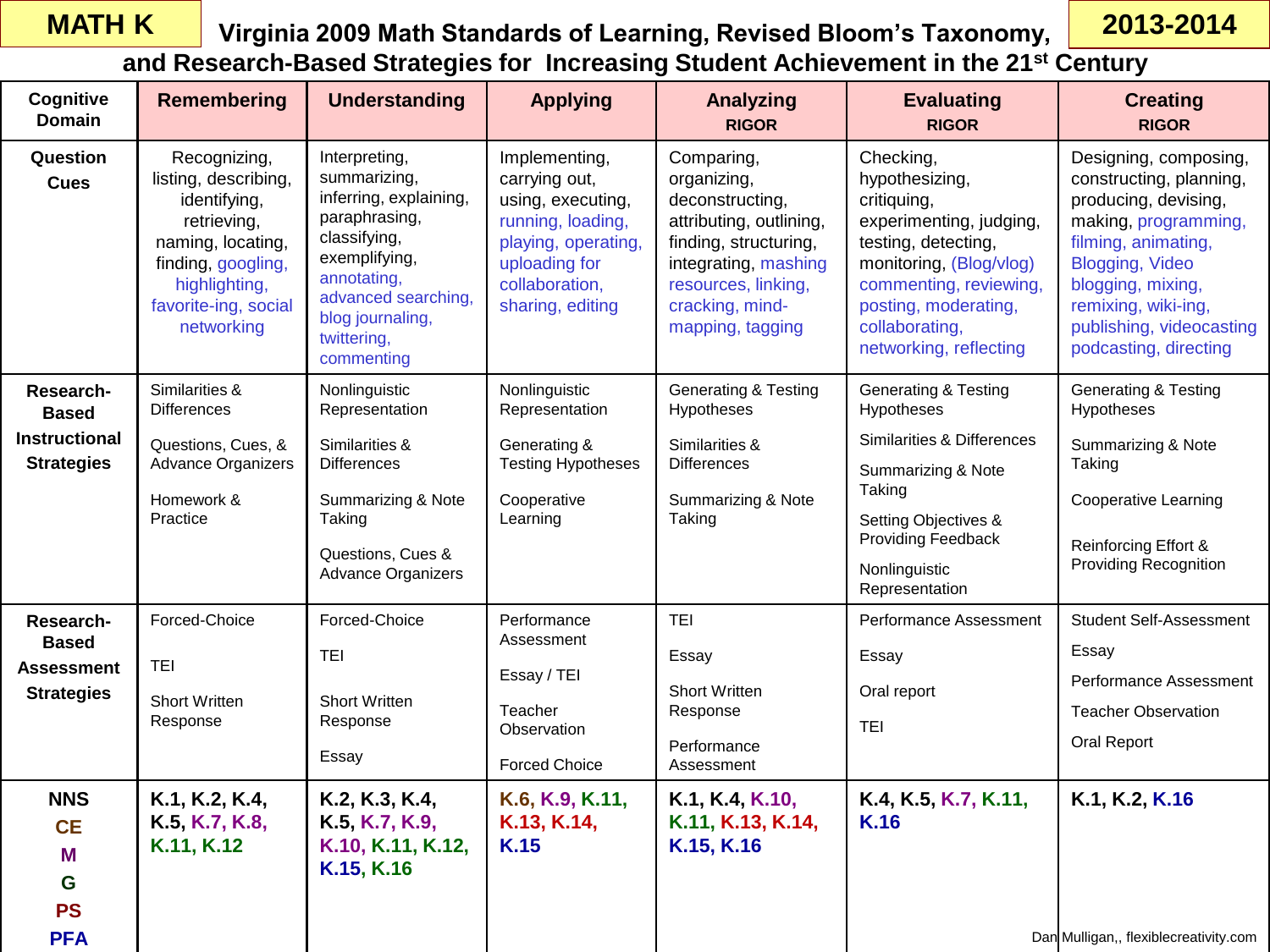### **Virginia 2009 Math Standards of Learning, Revised Bloom's Taxonomy, MATH 1 2013-2014 and Research-Based Strategies for Increasing Student Achievement in the 21st Century**

| Cognitive<br><b>Domain</b>                                   | <b>Remembering</b>                                                                                                                                                    | <b>Understanding</b>                                                                                                                                                                             | <b>Applying</b>                                                                                                                                        | Analyzing<br><b>RIGOR</b>                                                                                                                                                                   | <b>Evaluating</b><br><b>RIGOR</b>                                                                                                                                                                                     | <b>Creating</b><br><b>RIGOR</b>                                                                                                                                                                                                             |
|--------------------------------------------------------------|-----------------------------------------------------------------------------------------------------------------------------------------------------------------------|--------------------------------------------------------------------------------------------------------------------------------------------------------------------------------------------------|--------------------------------------------------------------------------------------------------------------------------------------------------------|---------------------------------------------------------------------------------------------------------------------------------------------------------------------------------------------|-----------------------------------------------------------------------------------------------------------------------------------------------------------------------------------------------------------------------|---------------------------------------------------------------------------------------------------------------------------------------------------------------------------------------------------------------------------------------------|
| Question<br><b>Cues</b>                                      | Recognizing,<br>listing, describing,<br>identifying,<br>retrieving,<br>naming, locating,<br>finding, googling,<br>highlighting,<br>favorite-ing, social<br>networking | Interpreting,<br>summarizing,<br>inferring, explaining,<br>paraphrasing,<br>classifying,<br>exemplifying,<br>annotating,<br>advanced searching,<br>blog journaling,<br>twittering,<br>commenting | Implementing,<br>carrying out, using,<br>executing, running,<br>loading, playing,<br>operating,<br>uploading for<br>collaboration,<br>sharing, editing | Comparing,<br>organizing,<br>deconstructing,<br>attributing,<br>outlining, finding,<br>structuring,<br>integrating,<br>mashing resources,<br>linking, cracking,<br>mind-mapping,<br>tagging | Checking,<br>hypothesizing,<br>critiquing,<br>experimenting, judging,<br>testing, detecting,<br>monitoring, (Blog/vlog)<br>commenting, reviewing,<br>posting, moderating,<br>collaborating,<br>networking, reflecting | Designing, composing,<br>constructing, planning,<br>producing, devising,<br>making, programming,<br>filming, animating,<br>Blogging, Video<br>blogging, mixing,<br>remixing, wiki-ing,<br>publishing, videocasting<br>podcasting, directing |
| Research-<br><b>Based</b>                                    | Similarities &<br><b>Differences</b>                                                                                                                                  | Nonlinguistic<br>Representation                                                                                                                                                                  | Nonlinguistic<br>Representation                                                                                                                        | <b>Generating &amp; Testing</b><br>Hypotheses                                                                                                                                               | <b>Generating &amp; Testing</b><br>Hypotheses                                                                                                                                                                         | <b>Generating &amp; Testing</b><br>Hypotheses                                                                                                                                                                                               |
| <b>Instructional</b><br><b>Strategies</b>                    | Questions, Cues, &<br><b>Advance Organizers</b><br>Homework &<br>Practice                                                                                             | Similarities &<br><b>Differences</b><br>Summarizing & Note<br>Taking<br>Questions, Cues &<br>Advance Organizers                                                                                  | <b>Generating &amp; Testing</b><br>Hypotheses<br><b>Cooperative Learning</b>                                                                           | Similarities &<br><b>Differences</b><br>Summarizing & Note<br>Taking                                                                                                                        | Similarities & Differences<br>Summarizing & Note<br>Taking<br>Setting Objectives &<br>Providing Feedback<br>Nonlinguistic<br>Representation                                                                           | Summarizing & Note<br>Taking<br><b>Cooperative Learning</b><br>Reinforcing Effort &<br><b>Providing Recognition</b>                                                                                                                         |
| Research-<br><b>Based</b><br>Assessment<br><b>Strategies</b> | Forced-Choice<br><b>TEI</b><br><b>Short Written</b><br>Response                                                                                                       | Forced-Choice<br><b>TEI</b><br>Short Written<br>Response<br>Essay                                                                                                                                | Performance<br>Assessment<br>Essay / TEI<br><b>Teacher Observation</b><br><b>Forced Choice</b>                                                         | <b>TEI</b><br>Essay<br><b>Short Written Response</b><br>Performance<br>Assessment                                                                                                           | Performance Assessment<br>Essay<br>Oral report<br><b>TEI</b>                                                                                                                                                          | <b>Student Self-Assessment</b><br>Essay<br>Performance Assessment<br><b>Teacher Observation</b><br>Oral Report                                                                                                                              |
| <b>NNS</b><br><b>CE</b><br>M<br>G<br><b>PS</b><br><b>PFA</b> | 1.1, 1.3, 1.5,<br>1.7, 1.11, 1.12,<br>1.17, 1.18                                                                                                                      | 1.2, 1.6, 1.7,<br>1.11, 1.15, 1.17                                                                                                                                                               | 1.1, 1.2, 1.3, 1.6,<br>1.7, 1.8, 1.9,<br>1.13, 1.14                                                                                                    | 1.1, 1.2, 1.3, 1.4,<br>1.5, 1.8, 1.10,<br>1.11, 1.12, 1.13,<br>1.15, 1.16, 1.17,<br>1.18                                                                                                    | 1.4, 1.14, 1.16                                                                                                                                                                                                       | 1.13, 1.17, 1.18<br>Dan Mulligan, flexiblecreativity.com                                                                                                                                                                                    |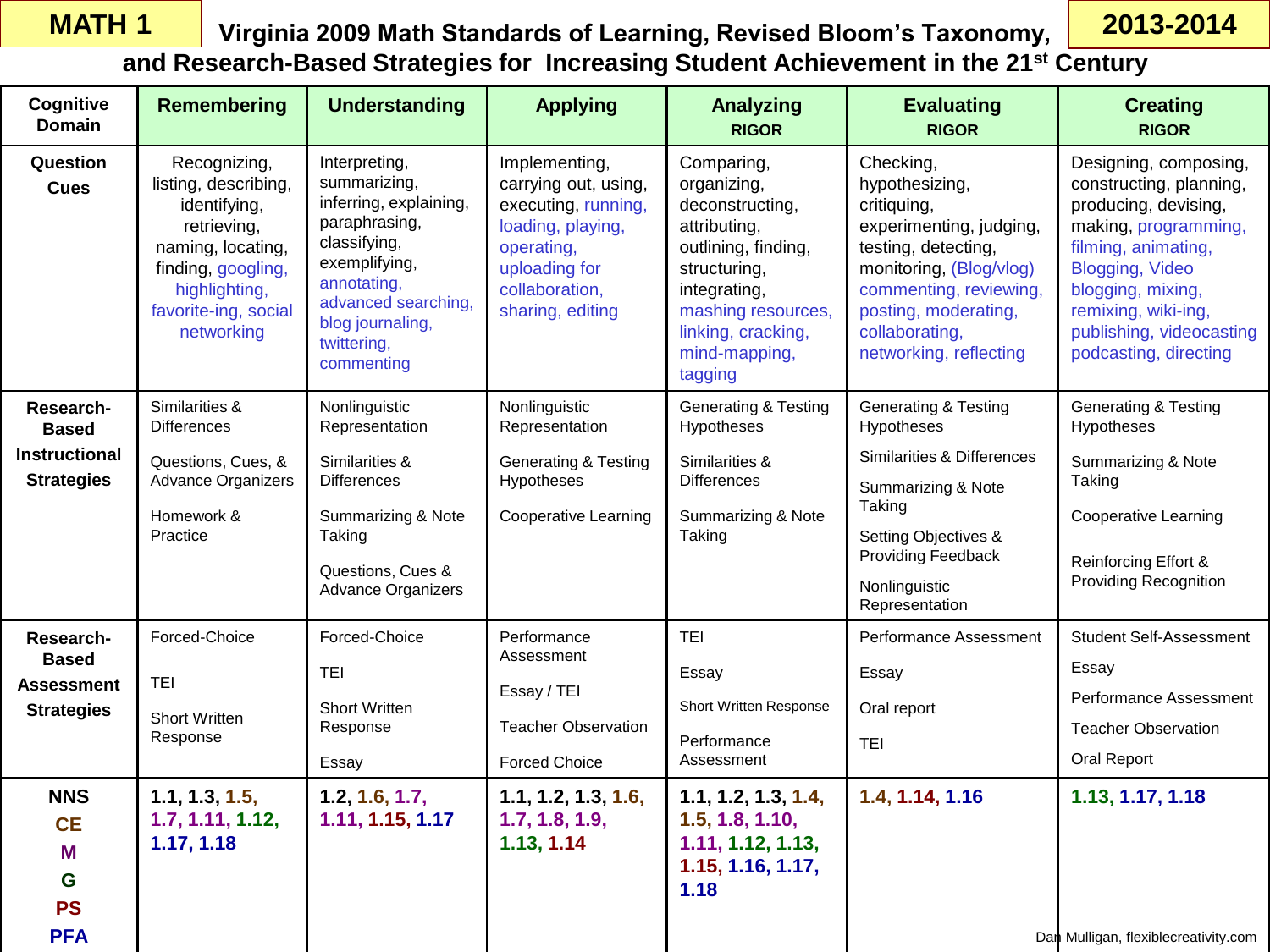**Assessment Strategies**

> **NNS CE M G PS PFA**

TEI

Short Written Response

Short Written Response

**2.7, 2.12, 2.13, 2.14, 2.16, 2.20**

Essay

**2.12, 2.17, 2.22 2.1, 2.2, 2.3, 2.5,** 

| <b>MATH 2</b>                                                          |                                                                                                  | Virginia 2009 Math Standards of Learning, Revised Bloom's Taxonomy,                                                                                                   |                                                                                                                                                                                                  |                                                                                                                                                        |                                                                                                                                                                                             |                                                                                                                                                                                                                       |                                                                                                                                                                                                                                             |  |  |
|------------------------------------------------------------------------|--------------------------------------------------------------------------------------------------|-----------------------------------------------------------------------------------------------------------------------------------------------------------------------|--------------------------------------------------------------------------------------------------------------------------------------------------------------------------------------------------|--------------------------------------------------------------------------------------------------------------------------------------------------------|---------------------------------------------------------------------------------------------------------------------------------------------------------------------------------------------|-----------------------------------------------------------------------------------------------------------------------------------------------------------------------------------------------------------------------|---------------------------------------------------------------------------------------------------------------------------------------------------------------------------------------------------------------------------------------------|--|--|
|                                                                        | and Research-Based Strategies for Increasing Student Achievement in the 21 <sup>st</sup> Century |                                                                                                                                                                       |                                                                                                                                                                                                  |                                                                                                                                                        |                                                                                                                                                                                             |                                                                                                                                                                                                                       |                                                                                                                                                                                                                                             |  |  |
| Cognitive<br>Domain                                                    |                                                                                                  | <b>Remembering</b>                                                                                                                                                    | <b>Understanding</b>                                                                                                                                                                             | <b>Applying</b>                                                                                                                                        | <b>Analyzing</b><br><b>RIGOR</b>                                                                                                                                                            | <b>Evaluating</b><br><b>RIGOR</b>                                                                                                                                                                                     | <b>Creating</b><br><b>RIGOR</b>                                                                                                                                                                                                             |  |  |
| Question<br><b>Cues</b>                                                |                                                                                                  | Recognizing,<br>listing, describing,<br>identifying,<br>retrieving,<br>naming, locating,<br>finding, googling,<br>highlighting,<br>favorite-ing, social<br>networking | Interpreting,<br>summarizing,<br>inferring, explaining,<br>paraphrasing,<br>classifying,<br>exemplifying,<br>annotating,<br>advanced searching,<br>blog journaling,<br>twittering,<br>commenting | Implementing,<br>carrying out, using,<br>executing, running,<br>loading, playing,<br>operating,<br>uploading for<br>collaboration,<br>sharing, editing | Comparing,<br>organizing,<br>deconstructing,<br>attributing,<br>outlining, finding,<br>structuring,<br>integrating,<br>mashing resources,<br>linking, cracking,<br>mind-mapping,<br>tagging | Checking,<br>hypothesizing,<br>critiquing,<br>experimenting, judging,<br>testing, detecting,<br>monitoring, (Blog/vlog)<br>commenting, reviewing,<br>posting, moderating,<br>collaborating,<br>networking, reflecting | Designing, composing,<br>constructing, planning,<br>producing, devising,<br>making, programming,<br>filming, animating,<br>Blogging, Video<br>blogging, mixing,<br>remixing, wiki-ing,<br>publishing, videocasting<br>podcasting, directing |  |  |
| Research-<br><b>Based</b><br><b>Instructional</b><br><b>Strategies</b> | Similarities &<br><b>Differences</b><br>Homework &<br>Practice                                   | Questions, Cues, &<br><b>Advance Organizers</b>                                                                                                                       | Nonlinguistic<br>Representation<br>Similarities &<br><b>Differences</b><br>Summarizing & Note<br>Taking<br>Questions, Cues &<br><b>Advance Organizers</b>                                        | Nonlinguistic<br>Representation<br><b>Generating &amp; Testing</b><br>Hypotheses<br><b>Cooperative Learning</b>                                        | <b>Generating &amp; Testing</b><br>Hypotheses<br>Similarities &<br><b>Differences</b><br>Summarizing & Note<br>Taking                                                                       | <b>Generating &amp; Testing</b><br>Hypotheses<br>Similarities & Differences<br>Summarizing & Note<br>Taking<br>Setting Objectives &<br><b>Providing Feedback</b><br>Nonlinguistic<br>Representation                   | <b>Generating &amp; Testing</b><br>Hypotheses<br>Summarizing & Note<br>Taking<br><b>Cooperative Learning</b><br>Reinforcing Effort &<br><b>Providing Recognition</b>                                                                        |  |  |
| Research-<br><b>Based</b>                                              | Forced-Choice                                                                                    |                                                                                                                                                                       | Forced-Choice<br><b>TEI</b>                                                                                                                                                                      | Performance<br>Assessment                                                                                                                              | <b>TEI</b><br>Essay                                                                                                                                                                         | Performance Assessment<br>Essay                                                                                                                                                                                       | <b>Student Self-Assessment</b><br>Essay                                                                                                                                                                                                     |  |  |

Essay / TEI

Forced Choice

Teacher Observation

**2.1, 2.4, 2.6, 2.7, 2.8, 2.10, 2.11, 2.13, 2.15, 2.16, 2.17, 2.18, 2.21**

Short Written Response

**2.1, 2.2, 2.3, 2.4, 2.5, 2.6, 2.7, 2.8, 2.9, 2.10, 2.11, 2.12, 2.15, 2.16, 2.17, 2.18, 2.19, 2.20, 2.22**

Oral report

**2.4, 2.6, 2.7, 2.8, 2.9, 2.10, 2.18, 2.19, 2.20**

TEI

Performance Assessment

Performance Assessment

**2.8, 2.15, 2.18, 2.20,** 

Teacher Observation

Oral Report

**2.21**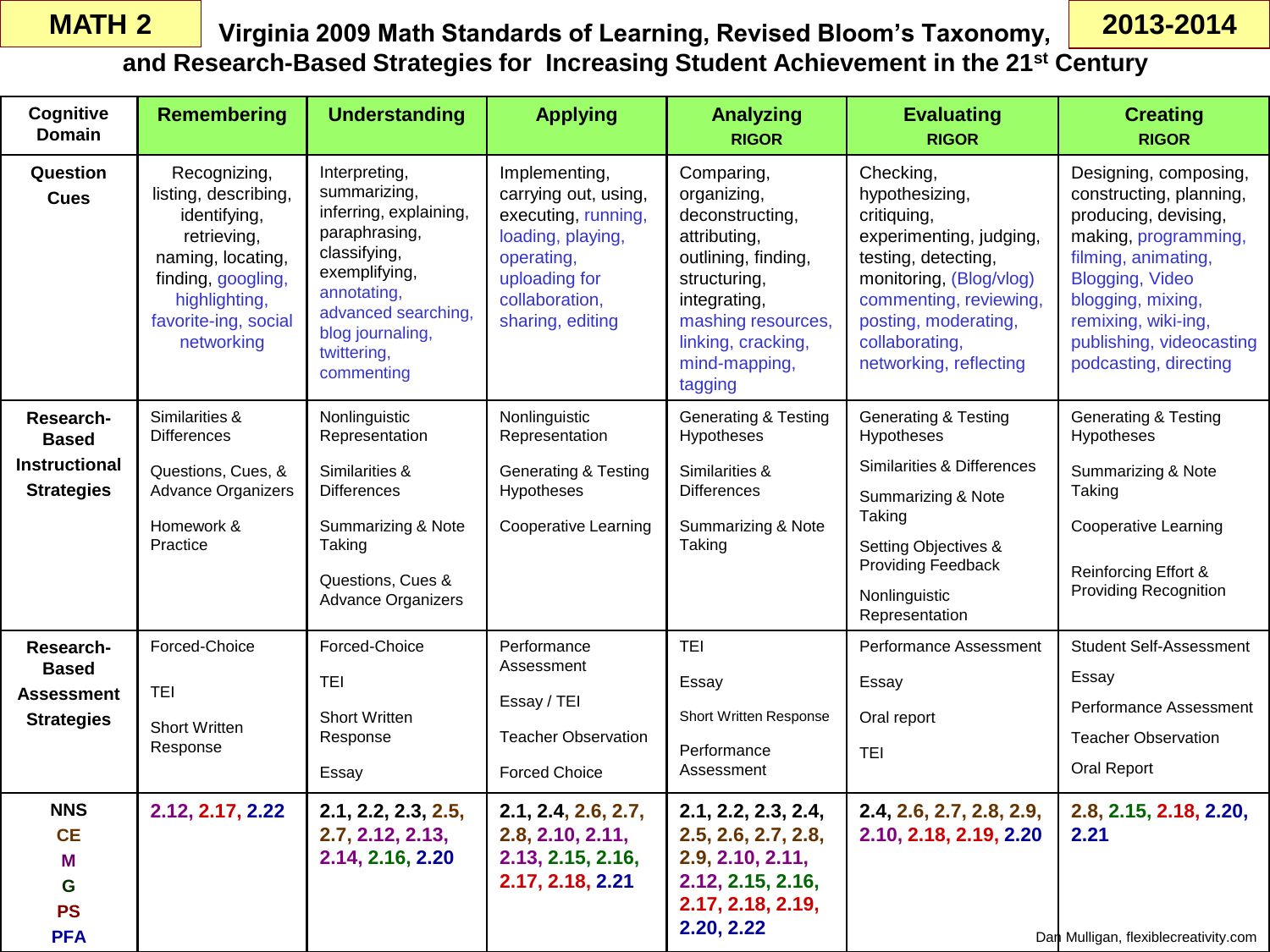### **Virginia 2009 Math Standards of Learning, Revised Bloom's Taxonomy, MATH 3 2013-2014 and Research-Based Strategies for Increasing Student Achievement in the 21st Century**

| Cognitive<br><b>Domain</b>                     | <b>Remembering</b>                                                                                                                                                    | Understanding                                                                                                                                                                                    | <b>Applying</b>                                                                                                                                        | <b>Analyzing</b><br><b>RIGOR</b>                                                                                                                                                            | <b>Evaluating</b><br><b>RIGOR</b>                                                                                                                                                                                     | <b>Creating</b><br><b>RIGOR</b>                                                                                                                                                                                                             |
|------------------------------------------------|-----------------------------------------------------------------------------------------------------------------------------------------------------------------------|--------------------------------------------------------------------------------------------------------------------------------------------------------------------------------------------------|--------------------------------------------------------------------------------------------------------------------------------------------------------|---------------------------------------------------------------------------------------------------------------------------------------------------------------------------------------------|-----------------------------------------------------------------------------------------------------------------------------------------------------------------------------------------------------------------------|---------------------------------------------------------------------------------------------------------------------------------------------------------------------------------------------------------------------------------------------|
| Question<br><b>Cues</b>                        | Recognizing,<br>listing, describing,<br>identifying,<br>retrieving,<br>naming, locating,<br>finding, googling,<br>highlighting,<br>favorite-ing, social<br>networking | Interpreting,<br>summarizing,<br>inferring, explaining,<br>paraphrasing,<br>classifying,<br>exemplifying,<br>annotating,<br>advanced searching,<br>blog journaling,<br>twittering,<br>commenting | Implementing,<br>carrying out, using,<br>executing, running,<br>loading, playing,<br>operating,<br>uploading for<br>collaboration,<br>sharing, editing | Comparing,<br>organizing,<br>deconstructing,<br>attributing,<br>outlining, finding,<br>structuring,<br>integrating,<br>mashing resources,<br>linking, cracking,<br>mind-mapping,<br>tagging | Checking,<br>hypothesizing,<br>critiquing,<br>experimenting, judging,<br>testing, detecting,<br>monitoring, (Blog/vlog)<br>commenting, reviewing,<br>posting, moderating,<br>collaborating,<br>networking, reflecting | Designing, composing,<br>constructing, planning,<br>producing, devising,<br>making, programming,<br>filming, animating,<br>Blogging, Video<br>blogging, mixing,<br>remixing, wiki-ing,<br>publishing, videocasting<br>podcasting, directing |
| Research-<br><b>Based</b>                      | Similarities &<br><b>Differences</b>                                                                                                                                  | Nonlinguistic<br>Representation                                                                                                                                                                  | Nonlinguistic<br>Representation                                                                                                                        | Generating & Testing<br>Hypotheses                                                                                                                                                          | <b>Generating &amp; Testing</b><br>Hypotheses                                                                                                                                                                         | <b>Generating &amp; Testing</b><br>Hypotheses                                                                                                                                                                                               |
| <b>Instructional</b><br><b>Strategies</b>      | Questions, Cues, &<br>Advance Organizers<br>Homework &<br>Practice                                                                                                    | Similarities &<br><b>Differences</b><br>Summarizing & Note<br>Taking<br>Questions, Cues &<br><b>Advance Organizers</b>                                                                           | <b>Generating &amp; Testing</b><br>Hypotheses<br><b>Cooperative Learning</b>                                                                           | Similarities &<br><b>Differences</b><br>Summarizing & Note<br>Taking                                                                                                                        | Similarities & Differences<br>Summarizing & Note<br>Taking<br>Setting Objectives &<br>Providing Feedback<br>Nonlinguistic<br>Representation                                                                           | Summarizing & Note<br>Taking<br><b>Cooperative Learning</b><br>Reinforcing Effort &<br><b>Providing Recognition</b>                                                                                                                         |
| Research-                                      | Forced-Choice                                                                                                                                                         | Forced-Choice                                                                                                                                                                                    | Performance<br>Assessment                                                                                                                              | <b>TEI</b>                                                                                                                                                                                  | Performance Assessment                                                                                                                                                                                                | <b>Student Self-Assessment</b>                                                                                                                                                                                                              |
| <b>Based</b><br><b>Assessment</b>              | <b>TEI</b>                                                                                                                                                            | <b>TEI</b>                                                                                                                                                                                       | Essay / TEI                                                                                                                                            | Essay                                                                                                                                                                                       | Essay                                                                                                                                                                                                                 | Essay                                                                                                                                                                                                                                       |
| <b>Strategies</b>                              | <b>Short Written</b><br>Response                                                                                                                                      | <b>Short Written</b><br>Response<br>Essay                                                                                                                                                        | <b>Teacher Observation</b><br><b>Forced Choice</b>                                                                                                     | Short Written Response<br>Performance<br>Assessment                                                                                                                                         | Oral report<br><b>TEI</b>                                                                                                                                                                                             | Performance Assessment<br><b>Teacher Observation</b><br>Oral Report                                                                                                                                                                         |
| <b>NNS</b><br><b>CE</b><br>M<br>G<br><b>PS</b> | 3.5, 3.8, 3.13,<br>3.14, 3.17, 3.18,                                                                                                                                  | 3.1, 3.5, 3.11,<br>3.12, 3.14, 3.15,<br>3.17, 3.18, 3.19,<br>3.20,                                                                                                                               | 3.1, 3.4, 3.6, 3.7,<br>3.8, 3.9, 3.10,<br>3.11, 3.15, 3.17,<br>3.19,                                                                                   | 3.1, 3.2, 3.3, 3.4,<br>3.6, 3.7, 3.8, 3.9,<br>3.10, 3.11, 3.12,<br>3.14, 3.16, 3.17,<br>3.20                                                                                                | 3.1, 3.4, 3.16, 3.17,<br>3.18, 3.19, 3.20,                                                                                                                                                                            | 3.6, 3.17,                                                                                                                                                                                                                                  |
| <b>PFA</b>                                     |                                                                                                                                                                       |                                                                                                                                                                                                  |                                                                                                                                                        |                                                                                                                                                                                             |                                                                                                                                                                                                                       | Dan Mulligan, flexiblecreativity.com                                                                                                                                                                                                        |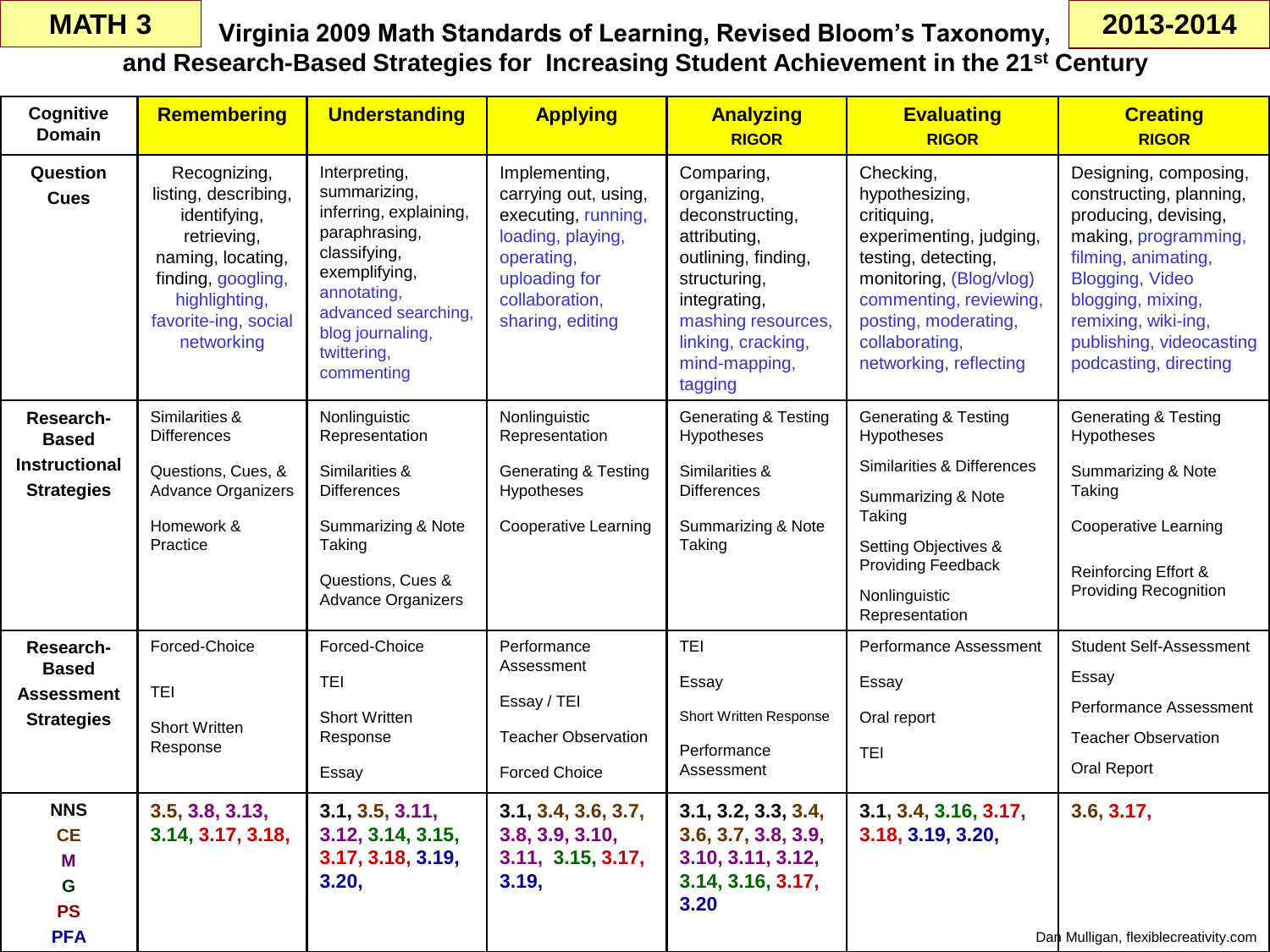**G PS PFA** **4.15, 4.16** 

## **Virginia 2009 Math Standards of Learning, Revised Bloom's Taxonomy, MATH 4 2013-2014**

|                                                                        |                                                                                                                                                                       |                                                                                                                                                                                                  |                                                                                                                                                        |                                                                                                                                                                                             | <u>VII YIIIII ZUUS MALII SLAHUATUS OLEEAHIIIIY, KEVISEU DIOOIII S-FAXOHOIIIY,</u>                                                                                                                                     |                                                                                                                                                                                                                                             |  |  |
|------------------------------------------------------------------------|-----------------------------------------------------------------------------------------------------------------------------------------------------------------------|--------------------------------------------------------------------------------------------------------------------------------------------------------------------------------------------------|--------------------------------------------------------------------------------------------------------------------------------------------------------|---------------------------------------------------------------------------------------------------------------------------------------------------------------------------------------------|-----------------------------------------------------------------------------------------------------------------------------------------------------------------------------------------------------------------------|---------------------------------------------------------------------------------------------------------------------------------------------------------------------------------------------------------------------------------------------|--|--|
|                                                                        | and Research-Based Strategies for Increasing Student Achievement in the 21 <sup>st</sup> Century                                                                      |                                                                                                                                                                                                  |                                                                                                                                                        |                                                                                                                                                                                             |                                                                                                                                                                                                                       |                                                                                                                                                                                                                                             |  |  |
| Cognitive<br><b>Domain</b>                                             | <b>Remembering</b>                                                                                                                                                    | <b>Understanding</b>                                                                                                                                                                             | <b>Applying</b>                                                                                                                                        | Analyzing<br><b>RIGOR</b>                                                                                                                                                                   | <b>Evaluating</b><br><b>RIGOR</b>                                                                                                                                                                                     | <b>Creating</b><br><b>RIGOR</b>                                                                                                                                                                                                             |  |  |
| Question<br><b>Cues</b>                                                | Recognizing,<br>listing, describing,<br>identifying,<br>retrieving,<br>naming, locating,<br>finding, googling,<br>highlighting,<br>favorite-ing, social<br>networking | Interpreting,<br>summarizing,<br>inferring, explaining,<br>paraphrasing,<br>classifying,<br>exemplifying,<br>annotating,<br>advanced searching,<br>blog journaling,<br>twittering,<br>commenting | Implementing,<br>carrying out, using,<br>executing, running,<br>loading, playing,<br>operating,<br>uploading for<br>collaboration,<br>sharing, editing | Comparing,<br>organizing,<br>deconstructing,<br>attributing,<br>outlining, finding,<br>structuring,<br>integrating,<br>mashing resources,<br>linking, cracking,<br>mind-mapping,<br>tagging | Checking,<br>hypothesizing,<br>critiquing,<br>experimenting, judging,<br>testing, detecting,<br>monitoring, (Blog/vlog)<br>commenting, reviewing,<br>posting, moderating,<br>collaborating,<br>networking, reflecting | Designing, composing,<br>constructing, planning,<br>producing, devising,<br>making, programming,<br>filming, animating,<br>Blogging, Video<br>blogging, mixing,<br>remixing, wiki-ing,<br>publishing, videocasting<br>podcasting, directing |  |  |
| Research-<br><b>Based</b><br><b>Instructional</b><br><b>Strategies</b> | Similarities &<br><b>Differences</b><br>Questions, Cues, &<br><b>Advance Organizers</b><br>Homework &<br>Practice                                                     | Nonlinguistic<br>Representation<br>Similarities &<br><b>Differences</b><br>Summarizing & Note<br>Taking<br>Questions, Cues &<br><b>Advance Organizers</b>                                        | Nonlinguistic<br>Representation<br><b>Generating &amp; Testing</b><br>Hypotheses<br><b>Cooperative Learning</b>                                        | <b>Generating &amp; Testing</b><br>Hypotheses<br>Similarities &<br><b>Differences</b><br>Summarizing & Note<br>Taking                                                                       | <b>Generating &amp; Testing</b><br>Hypotheses<br>Similarities & Differences<br>Summarizing & Note<br>Taking<br>Setting Objectives &<br>Providing Feedback<br>Nonlinguistic<br>Representation                          | <b>Generating &amp; Testing</b><br>Hypotheses<br>Summarizing & Note<br>Taking<br><b>Cooperative Learning</b><br>Reinforcing Effort &<br><b>Providing Recognition</b>                                                                        |  |  |
| Research-<br><b>Based</b><br>Assessment<br><b>Strategies</b>           | Forced-Choice<br>TEI<br><b>Short Written</b><br>Response                                                                                                              | Forced-Choice<br><b>TEI</b><br><b>Short Written</b><br>Response<br>Essay                                                                                                                         | Performance<br>Assessment<br>Essay / TEI<br><b>Teacher Observation</b><br><b>Forced Choice</b>                                                         | <b>TEI</b><br>Essay<br>Short Written Response<br>Performance<br>Assessment                                                                                                                  | Performance Assessment<br>Essay<br>Oral report<br><b>TEI</b>                                                                                                                                                          | <b>Student Self-Assessment</b><br>Essay<br>Performance Assessment<br><b>Teacher Observation</b><br>Oral Report                                                                                                                              |  |  |
| <b>NNS</b><br><b>CE</b><br>M                                           | 4.1, 4.12                                                                                                                                                             | 4.1, 4.2, 4.3, 4.6,<br>4.9, 4.10, 4.11,<br>4.12, 4.13, 4.14,                                                                                                                                     | 4.1, 4.3, 4.4, 4.5,<br>4.6, 4.7, 4.8, 4.9,<br>4.13, 4.14, 4.16                                                                                         | 4.1, 4.2, 4.3, 4.4,<br>4.5, 4.7, 4.8,<br>4.10, 4.11, 4.13,                                                                                                                                  | 4.3, 4.4, 4.6, 4.7, 4.8,<br>4.11, 4.13, 4.14,<br>4.16                                                                                                                                                                 | 4.15                                                                                                                                                                                                                                        |  |  |

**4.14, 4.15** 

Dan Mulligan, flexiblecreativity.com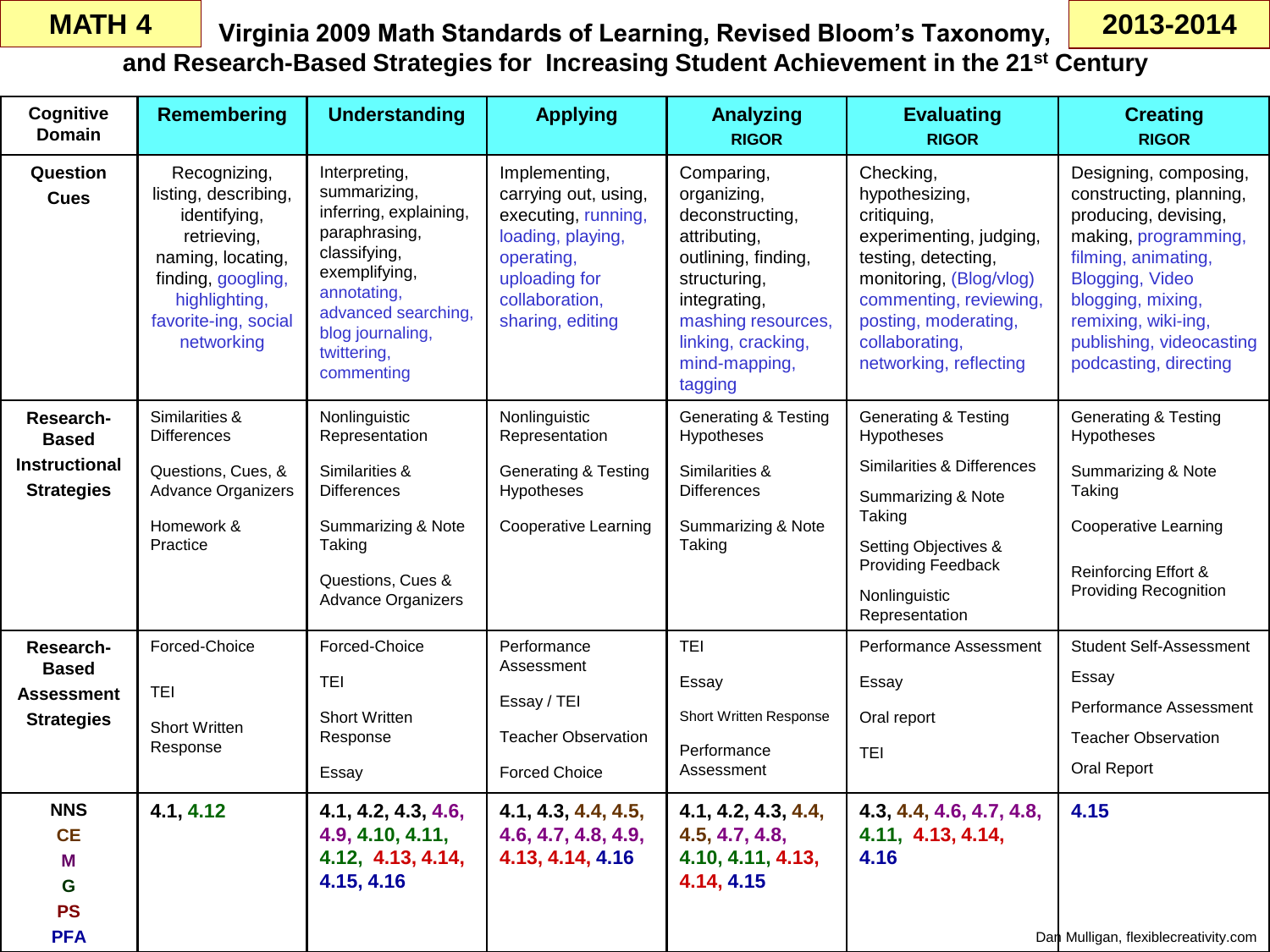## **Virginia 2009 Math Standards of Learning, Revised Bloom's Taxonomy, MATH 5 2013-2014**

**and Research-Based Strategies for Increasing Student Achievement in the 21st Century**

| Cognitive<br><b>Domain</b>                                          | <b>Remembering</b>                                                                                                                                                    | <b>Understanding</b>                                                                                                                                                                             | <b>Applying</b>                                                                                                                                        | <b>Analyzing</b><br><b>RIGOR</b>                                                                                                                                                            | <b>Evaluating</b><br><b>RIGOR</b>                                                                                                                                                                                     | <b>Creating</b><br><b>RIGOR</b>                                                                                                                                                                                                             |
|---------------------------------------------------------------------|-----------------------------------------------------------------------------------------------------------------------------------------------------------------------|--------------------------------------------------------------------------------------------------------------------------------------------------------------------------------------------------|--------------------------------------------------------------------------------------------------------------------------------------------------------|---------------------------------------------------------------------------------------------------------------------------------------------------------------------------------------------|-----------------------------------------------------------------------------------------------------------------------------------------------------------------------------------------------------------------------|---------------------------------------------------------------------------------------------------------------------------------------------------------------------------------------------------------------------------------------------|
| Question<br><b>Cues</b>                                             | Recognizing,<br>listing, describing,<br>identifying,<br>retrieving,<br>naming, locating,<br>finding, googling,<br>highlighting,<br>favorite-ing, social<br>networking | Interpreting,<br>summarizing,<br>inferring, explaining,<br>paraphrasing,<br>classifying,<br>exemplifying,<br>annotating,<br>advanced searching,<br>blog journaling,<br>twittering,<br>commenting | Implementing,<br>carrying out, using,<br>executing, running,<br>loading, playing,<br>operating,<br>uploading for<br>collaboration,<br>sharing, editing | Comparing,<br>organizing,<br>deconstructing,<br>attributing,<br>outlining, finding,<br>structuring,<br>integrating,<br>mashing resources,<br>linking, cracking,<br>mind-mapping,<br>tagging | Checking,<br>hypothesizing,<br>critiquing,<br>experimenting, judging,<br>testing, detecting,<br>monitoring, (Blog/vlog)<br>commenting, reviewing,<br>posting, moderating,<br>collaborating,<br>networking, reflecting | Designing, composing,<br>constructing, planning,<br>producing, devising,<br>making, programming,<br>filming, animating,<br>Blogging, Video<br>blogging, mixing,<br>remixing, wiki-ing,<br>publishing, videocasting<br>podcasting, directing |
| Research-<br><b>Based</b>                                           | Similarities &<br><b>Differences</b>                                                                                                                                  | Nonlinguistic<br>Representation                                                                                                                                                                  | Nonlinguistic<br>Representation                                                                                                                        | <b>Generating &amp; Testing</b><br>Hypotheses                                                                                                                                               | Generating & Testing<br>Hypotheses                                                                                                                                                                                    | <b>Generating &amp; Testing</b><br>Hypotheses                                                                                                                                                                                               |
| <b>Instructional</b><br><b>Strategies</b>                           | Questions, Cues, &<br>Advance Organizers<br>Homework &<br>Practice                                                                                                    | Similarities &<br><b>Differences</b><br>Summarizing & Note<br>Taking<br>Questions, Cues &<br><b>Advance Organizers</b>                                                                           | <b>Generating &amp; Testing</b><br>Hypotheses<br><b>Cooperative Learning</b>                                                                           | Similarities &<br><b>Differences</b><br>Summarizing & Note<br>Taking                                                                                                                        | Similarities & Differences<br>Summarizing & Note<br>Taking<br>Setting Objectives &<br>Providing Feedback<br>Nonlinguistic<br>Representation                                                                           | Summarizing & Note<br>Taking<br><b>Cooperative Learning</b><br>Reinforcing Effort &<br><b>Providing Recognition</b>                                                                                                                         |
| Research-<br><b>Based</b><br><b>Assessment</b><br><b>Strategies</b> | Forced-Choice<br><b>TEI</b><br><b>Short Written</b><br>Response                                                                                                       | Forced-Choice<br><b>TEI</b><br><b>Short Written</b><br>Response<br>Essay                                                                                                                         | Performance<br>Assessment<br>Essay / TEI<br><b>Teacher Observation</b><br><b>Forced Choice</b>                                                         | <b>TEI</b><br>Essay<br>Short Written Response<br>Performance<br>Assessment                                                                                                                  | Performance Assessment<br>Essay<br>Oral report<br><b>TEI</b>                                                                                                                                                          | <b>Student Self-Assessment</b><br>Essay<br>Performance Assessment<br><b>Teacher Observation</b><br>Oral Report                                                                                                                              |
| <b>NNS</b><br><b>CE</b><br>M<br>G<br><b>PS</b><br><b>PFA</b>        | 5.3, 5.9,                                                                                                                                                             | 5.2, 5.3, 5.5, 5.7,<br>5.9, 5.16, 5.17,<br>5.18, 5.19                                                                                                                                            | 5.1, 5.4, 5.5, 5.6,<br>5.7, 5.8, 5.11,<br>5.14, 5.15, 5.16,                                                                                            | 5.2, 5.4, 5.5, 5.6,<br>5.7, 5.8, 5.10,<br>5.11, 5.12, 5.14,<br>5.15, 5.16, 5.17,                                                                                                            | 5.4, 5.5, 5.8, 5.13,<br>5.14, 5.15, 5.18, 5.19                                                                                                                                                                        | 5.3, 5.4, 5.5, 5.8,<br>5.13, 5.18,<br>Dan Mulligan, flexiblecreativity.com                                                                                                                                                                  |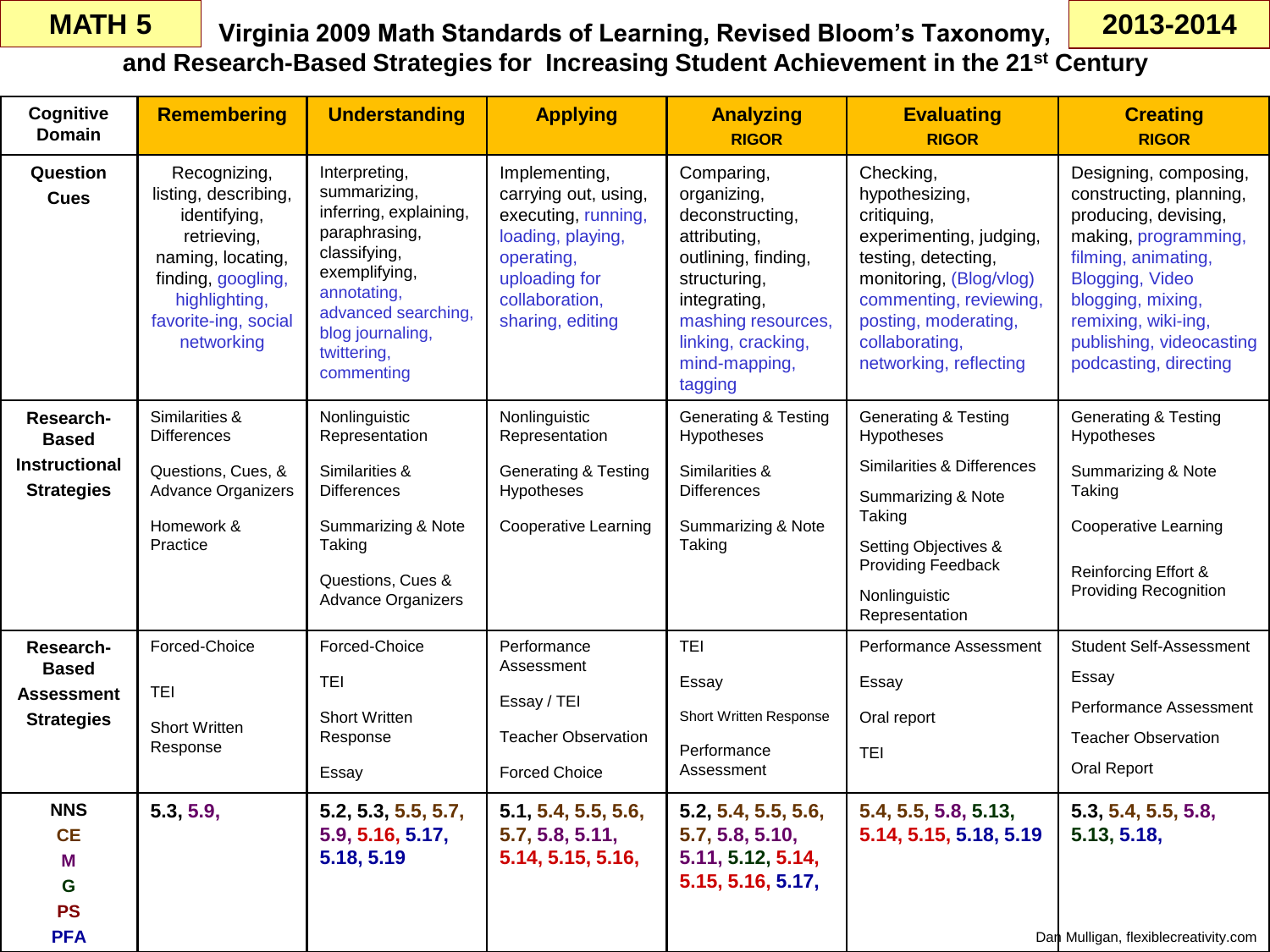**Cognitive Domain**

**Question Cues**

**Research-Based Instructional Strategies**

**Research-Based Assessment Strategies**

> **NNS CE M G PS PFA**

TEI

Short Written Response

**6.1, 6.3, 6.5, 6.11, 6.13,** 

Short Written Response

**6.11, 6.12,** 

**6.2, 6.3, 6.5, 6.8,** 

Essay

| <b>MATH 6</b>           |                                                                                                                                                                       |                                                                                                                                                                                                 |                                                                                                                                                        |                                                                                                                                                                                             | Virginia 2009 Math Standards of Learning, Revised Bloom's Taxonomy,                                                                                                                                                   | 2013-2014                                                                                                                                                                                                                                          |  |  |  |  |
|-------------------------|-----------------------------------------------------------------------------------------------------------------------------------------------------------------------|-------------------------------------------------------------------------------------------------------------------------------------------------------------------------------------------------|--------------------------------------------------------------------------------------------------------------------------------------------------------|---------------------------------------------------------------------------------------------------------------------------------------------------------------------------------------------|-----------------------------------------------------------------------------------------------------------------------------------------------------------------------------------------------------------------------|----------------------------------------------------------------------------------------------------------------------------------------------------------------------------------------------------------------------------------------------------|--|--|--|--|
|                         | and Research-Based Strategies for Increasing Student Achievement in the 21 <sup>st</sup> Century                                                                      |                                                                                                                                                                                                 |                                                                                                                                                        |                                                                                                                                                                                             |                                                                                                                                                                                                                       |                                                                                                                                                                                                                                                    |  |  |  |  |
| gnitive<br>omain        | <b>Remembering</b>                                                                                                                                                    | <b>Understanding</b>                                                                                                                                                                            | <b>Applying</b>                                                                                                                                        | <b>Analyzing</b><br><b>RIGOR</b>                                                                                                                                                            | <b>Evaluating</b><br><b>RIGOR</b>                                                                                                                                                                                     | <b>Creating</b><br><b>RIGOR</b>                                                                                                                                                                                                                    |  |  |  |  |
| ıestion<br>Cues         | Recognizing,<br>listing, describing,<br>identifying,<br>retrieving,<br>naming, locating,<br>finding, googling,<br>highlighting,<br>favorite-ing, social<br>networking | Interpreting,<br>summarizing,<br>inferring, explaining,<br>paraphrasing,<br>classifying,<br>exemplifying,<br>annotating,<br>advanced searching<br>blog journaling,<br>twittering,<br>commenting | Implementing,<br>carrying out, using,<br>executing, running,<br>loading, playing,<br>operating,<br>uploading for<br>collaboration,<br>sharing, editing | Comparing,<br>organizing,<br>deconstructing,<br>attributing,<br>outlining, finding,<br>structuring,<br>integrating,<br>mashing resources,<br>linking, cracking,<br>mind-mapping,<br>tagging | Checking,<br>hypothesizing,<br>critiquing,<br>experimenting, judging,<br>testing, detecting,<br>monitoring, (Blog/vlog)<br>commenting, reviewing,<br>posting, moderating,<br>collaborating,<br>networking, reflecting | Designing, composing,<br>constructing, planning,<br>producing, devising,<br>making, programming,<br>filming, animating,<br><b>Blogging, Video</b><br>blogging, mixing,<br>remixing, wiki-ing,<br>publishing, videocasting<br>podcasting, directing |  |  |  |  |
| search-<br><b>Based</b> | Similarities &<br><b>Differences</b>                                                                                                                                  | Nonlinguistic<br>Representation                                                                                                                                                                 | Nonlinguistic<br>Representation                                                                                                                        | <b>Generating &amp; Testing</b><br>Hypotheses                                                                                                                                               | <b>Generating &amp; Testing</b><br>Hypotheses                                                                                                                                                                         | <b>Generating &amp; Testing</b><br>Hypotheses                                                                                                                                                                                                      |  |  |  |  |
| ructional<br>ategies    | Questions, Cues, &<br><b>Advance Organizers</b><br>Homework &<br>Practice                                                                                             | Similarities &<br><b>Differences</b><br>Summarizing & Note<br>Taking<br>Questions, Cues &<br>Advance Organizers                                                                                 | Generating & Testing<br>Hypotheses<br><b>Cooperative Learning</b>                                                                                      | Similarities &<br><b>Differences</b><br>Summarizing & Note<br>Taking                                                                                                                        | Similarities & Differences<br>Summarizing & Note<br>Taking<br>Setting Objectives &<br>Providing Feedback<br>Nonlinguistic<br>Representation                                                                           | Summarizing & Note<br>Taking<br><b>Cooperative Learning</b><br><b>Reinforcing Effort &amp;</b><br><b>Providing Recognition</b>                                                                                                                     |  |  |  |  |
| search-<br><b>Based</b> | Forced-Choice<br>$- -$                                                                                                                                                | Forced-Choice<br><b>TEI</b>                                                                                                                                                                     | Performance<br>Assessment                                                                                                                              | <b>TEI</b><br>Essay                                                                                                                                                                         | Performance Assessment<br>Essay                                                                                                                                                                                       | <b>Student Self-Assessment</b><br>Essay                                                                                                                                                                                                            |  |  |  |  |

Short Written Response

**6.1, 6.2, 6.3, 6.5, 6.9, 6.10, 6.12,** 

Oral report

TEI

Performance Assessment

**6.13,** 

Essay / TEI

Forced Choice

**6.12,** 

Teacher Observation

**6.2, 6.3, 6.4, 6.6, 6.7, 6.8, 6.10,** 

Dan Mulligan, flexiblecreativity.com

Performance Assessment

Teacher Observation

Oral Report

**6.1, 6.2, 6.10, 6.4, 6.6, 6.7, 6.10,**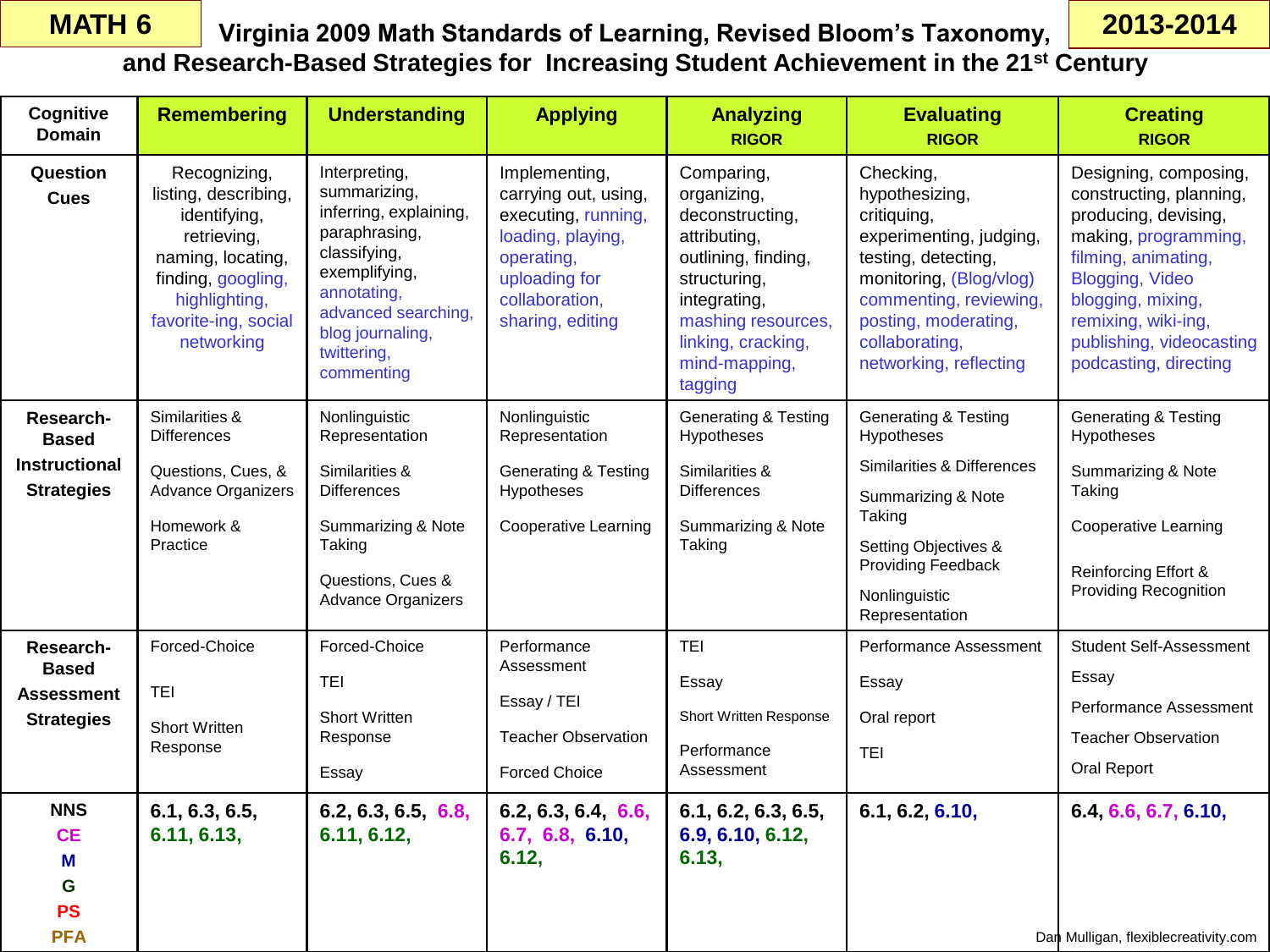### **Virginia 2009 Math Standards of Learning, Revised Bloom's Taxonomy, MATH 7 2013-2014 and Research-Based Strategies for Increasing Student Achievement in the 21st Century**

| Cognitive<br><b>Domain</b>                                             | Remembering                                                                                                                                                           | <b>Understanding</b>                                                                                                                                                                             | <b>Applying</b>                                                                                                                                        | Analyzing<br><b>RIGOR</b>                                                                                                                                                                   | <b>Evaluating</b><br><b>RIGOR</b>                                                                                                                                                                                     | <b>Creating</b><br><b>RIGOR</b>                                                                                                                                                                                                             |
|------------------------------------------------------------------------|-----------------------------------------------------------------------------------------------------------------------------------------------------------------------|--------------------------------------------------------------------------------------------------------------------------------------------------------------------------------------------------|--------------------------------------------------------------------------------------------------------------------------------------------------------|---------------------------------------------------------------------------------------------------------------------------------------------------------------------------------------------|-----------------------------------------------------------------------------------------------------------------------------------------------------------------------------------------------------------------------|---------------------------------------------------------------------------------------------------------------------------------------------------------------------------------------------------------------------------------------------|
| Question<br><b>Cues</b>                                                | Recognizing,<br>listing, describing,<br>identifying,<br>retrieving,<br>naming, locating,<br>finding, googling,<br>highlighting,<br>favorite-ing, social<br>networking | Interpreting,<br>summarizing,<br>inferring, explaining,<br>paraphrasing,<br>classifying,<br>exemplifying,<br>annotating,<br>advanced searching,<br>blog journaling,<br>twittering,<br>commenting | Implementing,<br>carrying out, using,<br>executing, running,<br>loading, playing,<br>operating,<br>uploading for<br>collaboration,<br>sharing, editing | Comparing,<br>organizing,<br>deconstructing,<br>attributing,<br>outlining, finding,<br>structuring,<br>integrating,<br>mashing resources,<br>linking, cracking,<br>mind-mapping,<br>tagging | Checking,<br>hypothesizing,<br>critiquing,<br>experimenting, judging,<br>testing, detecting,<br>monitoring, (Blog/vlog)<br>commenting, reviewing,<br>posting, moderating,<br>collaborating,<br>networking, reflecting | Designing, composing,<br>constructing, planning,<br>producing, devising,<br>making, programming,<br>filming, animating,<br>Blogging, Video<br>blogging, mixing,<br>remixing, wiki-ing,<br>publishing, videocasting<br>podcasting, directing |
| Research-<br><b>Based</b><br><b>Instructional</b><br><b>Strategies</b> | Similarities &<br><b>Differences</b><br>Questions, Cues, &<br><b>Advance Organizers</b><br>Homework &<br>Practice                                                     | Nonlinguistic<br>Representation<br>Similarities &<br><b>Differences</b><br>Summarizing & Note<br>Taking<br>Questions, Cues &<br>Advance Organizers                                               | Nonlinguistic<br>Representation<br><b>Generating &amp; Testing</b><br>Hypotheses<br><b>Cooperative Learning</b>                                        | <b>Generating &amp; Testing</b><br>Hypotheses<br>Similarities &<br><b>Differences</b><br>Summarizing & Note<br>Taking                                                                       | <b>Generating &amp; Testing</b><br>Hypotheses<br>Similarities & Differences<br>Summarizing & Note<br>Taking<br>Setting Objectives &<br>Providing Feedback<br>Nonlinguistic<br>Representation                          | <b>Generating &amp; Testing</b><br>Hypotheses<br>Summarizing & Note<br>Taking<br>Cooperative Learning<br>Reinforcing Effort &<br><b>Providing Recognition</b>                                                                               |
| Research-<br><b>Based</b><br><b>Assessment</b><br><b>Strategies</b>    | Forced-Choice<br>TEI<br><b>Short Written</b><br>Response                                                                                                              | Forced-Choice<br><b>TEI</b><br><b>Short Written</b><br>Response<br>Essay                                                                                                                         | Performance<br>Assessment<br>Essay / TEI<br><b>Teacher Observation</b><br><b>Forced Choice</b>                                                         | <b>TEI</b><br>Essay<br>Short Written Response<br>Performance<br>Assessment                                                                                                                  | Performance Assessment<br>Essay<br>Oral report<br><b>TEI</b>                                                                                                                                                          | <b>Student Self-Assessment</b><br>Essay<br>Performance Assessment<br><b>Teacher Observation</b><br>Oral Report                                                                                                                              |
| <b>NNS</b><br><b>CE</b><br>M<br>G<br><b>PS</b><br><b>PFA</b>           | 7.1, 7.2, 7.5,<br>7.6, 7.8, 7.9,<br>7.12, 7.15,<br>7.16,                                                                                                              | 7.1, 7.2, 7.4, 7.6,<br>7.7, 7.8, 7.9,<br>7.11, 7.12, 7.13,<br>7.14, 7.15,                                                                                                                        | 7.3, 7.4, 7.5, 7.6,<br>7.8, 7.9, 7.10,<br>7.11, 7.13, 7.14,<br>7.15, 7.16,                                                                             | 7.1, 7.2, 7.3,<br>7.5, 7.7, 7.8,<br>7.11, 7.13, 7.16,                                                                                                                                       | 7.9, 7.11,                                                                                                                                                                                                            | 7.3, 7.4, 7.5, 7.8,<br>7.14,<br>Dan Mulligan, flexiblecreativity.com                                                                                                                                                                        |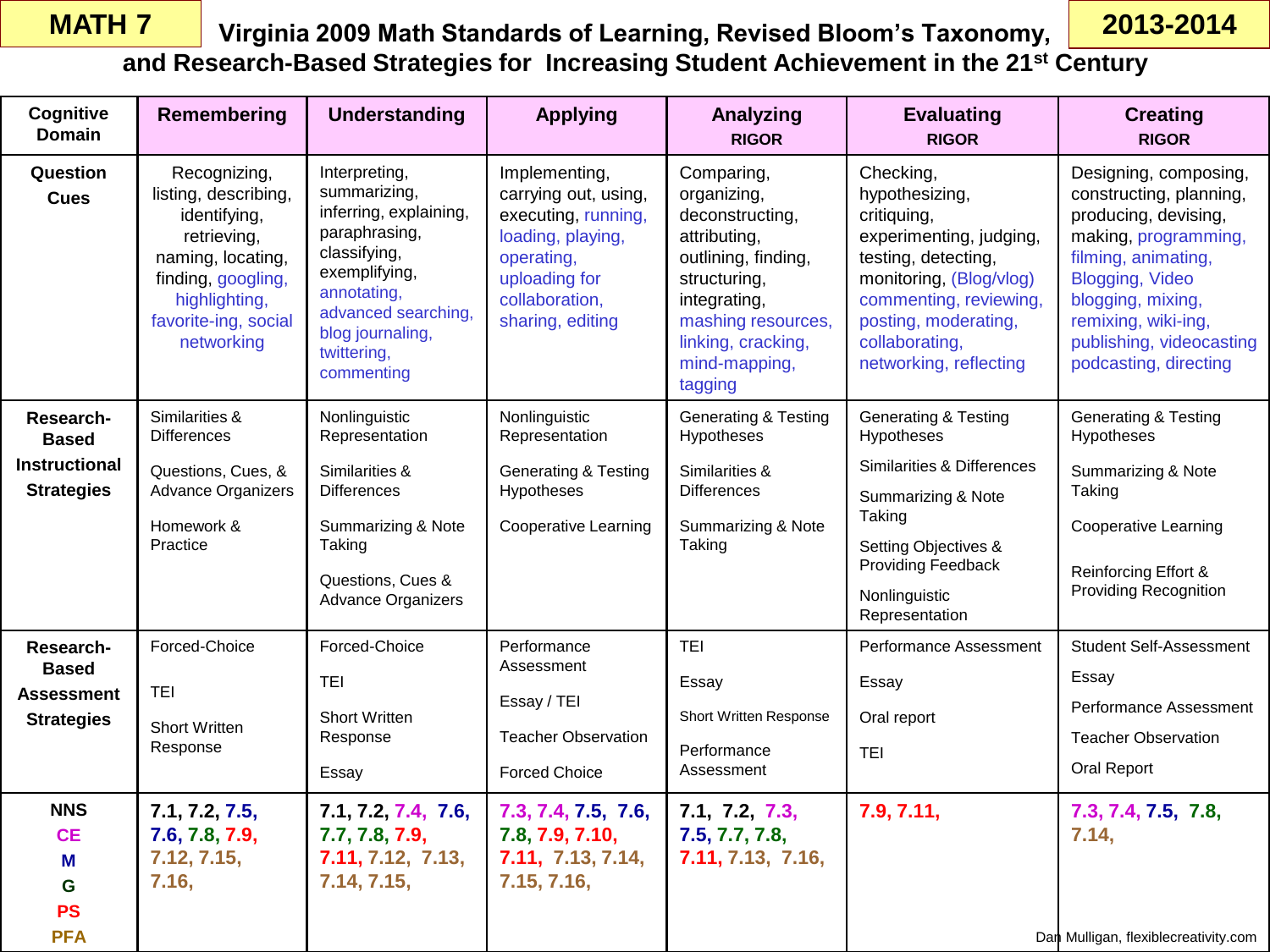### **Virginia 2009 Math Standards of Learning, Revised Bloom's Taxonomy, MATH 8 2013-2014 and Research-Based Strategies for Increasing Student Achievement in the 21st Century**

| Cognitive<br><b>Domain</b>                                             | <b>Remembering</b>                                                                                                                                                    | <b>Understanding</b>                                                                                                                                                                             | <b>Applying</b>                                                                                                                                        | <b>Analyzing</b><br><b>RIGOR</b>                                                                                                                                                            | <b>Evaluating</b><br><b>RIGOR</b>                                                                                                                                                                                     | <b>Creating</b><br><b>RIGOR</b>                                                                                                                                                                                                                    |
|------------------------------------------------------------------------|-----------------------------------------------------------------------------------------------------------------------------------------------------------------------|--------------------------------------------------------------------------------------------------------------------------------------------------------------------------------------------------|--------------------------------------------------------------------------------------------------------------------------------------------------------|---------------------------------------------------------------------------------------------------------------------------------------------------------------------------------------------|-----------------------------------------------------------------------------------------------------------------------------------------------------------------------------------------------------------------------|----------------------------------------------------------------------------------------------------------------------------------------------------------------------------------------------------------------------------------------------------|
| Question<br><b>Cues</b>                                                | Recognizing,<br>listing, describing,<br>identifying,<br>retrieving,<br>naming, locating,<br>finding, googling,<br>highlighting,<br>favorite-ing, social<br>networking | Interpreting,<br>summarizing,<br>inferring, explaining,<br>paraphrasing,<br>classifying,<br>exemplifying,<br>annotating,<br>advanced searching,<br>blog journaling,<br>twittering,<br>commenting | Implementing,<br>carrying out, using,<br>executing, running,<br>loading, playing,<br>operating,<br>uploading for<br>collaboration,<br>sharing, editing | Comparing,<br>organizing,<br>deconstructing,<br>attributing,<br>outlining, finding,<br>structuring,<br>integrating,<br>mashing resources,<br>linking, cracking,<br>mind-mapping,<br>tagging | Checking,<br>hypothesizing,<br>critiquing,<br>experimenting, judging,<br>testing, detecting,<br>monitoring, (Blog/vlog)<br>commenting, reviewing,<br>posting, moderating,<br>collaborating,<br>networking, reflecting | Designing, composing,<br>constructing, planning,<br>producing, devising,<br>making, programming,<br>filming, animating,<br><b>Blogging, Video</b><br>blogging, mixing,<br>remixing, wiki-ing,<br>publishing, videocasting<br>podcasting, directing |
| Research-<br><b>Based</b><br><b>Instructional</b><br><b>Strategies</b> | Similarities &<br><b>Differences</b><br>Questions, Cues, &<br>Advance Organizers<br>Homework &<br>Practice                                                            | Nonlinguistic<br>Representation<br>Similarities &<br><b>Differences</b><br>Summarizing & Note<br>Taking<br>Questions, Cues &<br>Advance Organizers                                               | Nonlinguistic<br>Representation<br><b>Generating &amp; Testing</b><br>Hypotheses<br><b>Cooperative Learning</b>                                        | <b>Generating &amp; Testing</b><br>Hypotheses<br>Similarities &<br><b>Differences</b><br>Summarizing & Note<br>Taking                                                                       | <b>Generating &amp; Testing</b><br>Hypotheses<br>Similarities & Differences<br>Summarizing & Note<br>Taking<br>Setting Objectives &<br>Providing Feedback<br>Nonlinguistic<br>Representation                          | <b>Generating &amp; Testing</b><br>Hypotheses<br>Summarizing & Note<br>Taking<br><b>Cooperative Learning</b><br>Reinforcing Effort &<br><b>Providing Recognition</b>                                                                               |
| Research-<br><b>Based</b><br><b>Assessment</b><br><b>Strategies</b>    | Forced-Choice<br>TEI<br><b>Short Written</b><br>Response                                                                                                              | Forced-Choice<br><b>TEI</b><br><b>Short Written</b><br>Response<br>Essay                                                                                                                         | Performance<br>Assessment<br>Essay / TEI<br><b>Teacher Observation</b><br><b>Forced Choice</b>                                                         | <b>TEI</b><br>Essay<br>Short Written Response<br>Performance<br>Assessment                                                                                                                  | Performance Assessment<br>Essay<br>Oral report<br><b>TEI</b>                                                                                                                                                          | Student Self-Assessment<br>Essay<br>Performance Assessment<br><b>Teacher Observation</b><br>Oral Report                                                                                                                                            |
| <b>NNS</b><br><b>CE</b><br>М<br>G<br><b>PS</b><br><b>PFA</b>           | 8.1, 8.2, 8.5<br>8.6, 8.8, 8.10,<br>8.16, 8.17,                                                                                                                       | 8.1, 8.2, 8.4,<br>8.5, 8.6, 8.7,<br>8.11, 8.12, 8.14,<br>8.15, 8.16, 8.17,                                                                                                                       | 8.3, 8.4, 8.6, 8.7,<br>8.8, 8.10, 8.11,<br>8.12, 8.14, 8.15,<br>8.17,                                                                                  | 8.2, 8.3, 8.7,<br>8.9, 8.12, 8.13,<br>8.14, 8.15, 8.16,                                                                                                                                     | 8.7, 8.10, 8.13,                                                                                                                                                                                                      | 8.3, 8.7, 8.9,<br>Dan Mulligan, flexiblecreativity.com                                                                                                                                                                                             |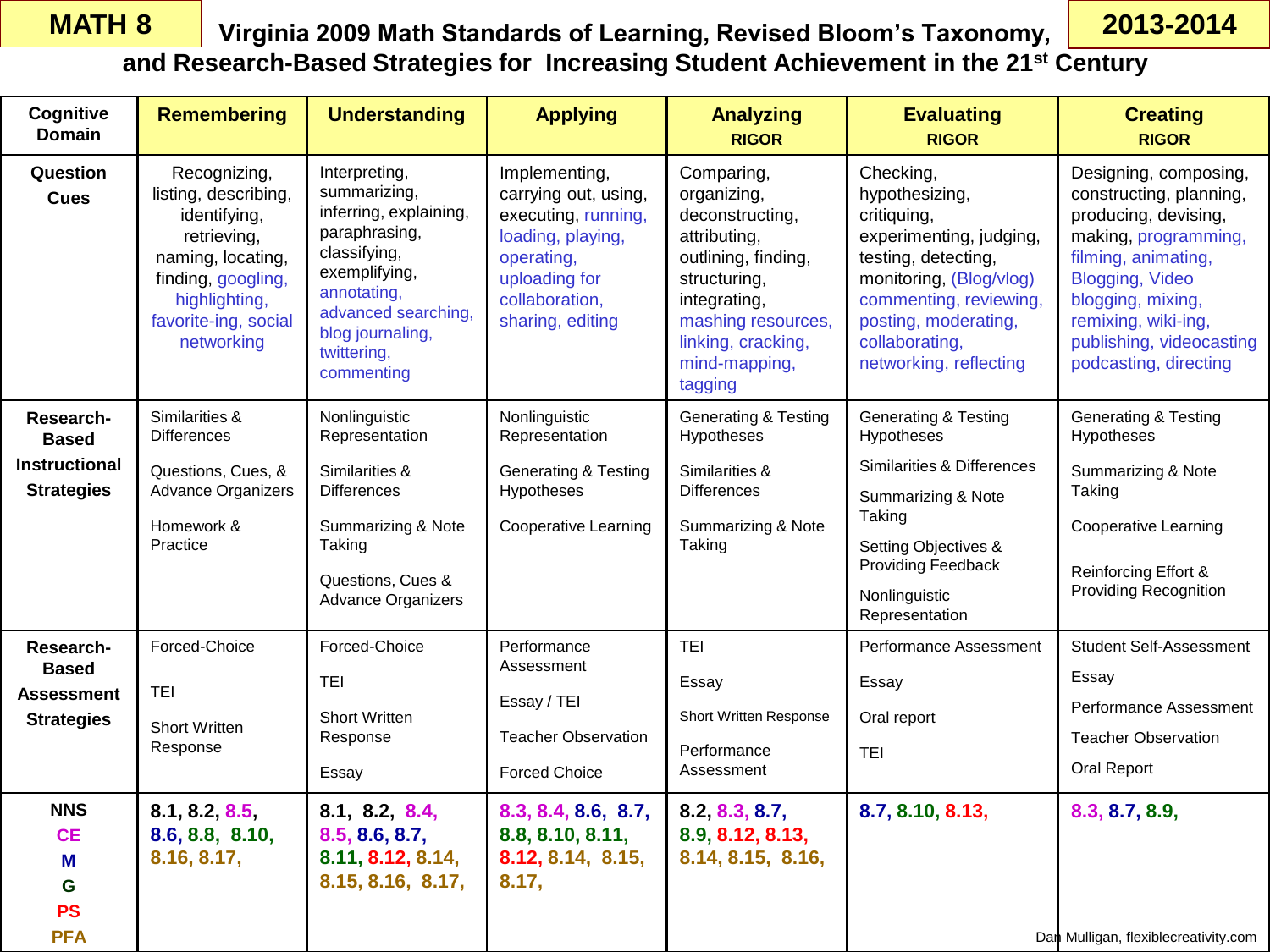### **Virginia 2009 Math Standards of Learning, Revised Bloom's Taxonomy, ALGEBRA I 2013-2014 and Research-Based Strategies for Increasing Student Achievement in the 21st Century**

| Cognitive<br>Domain                                                    | Remembering                                                                                                                                                           | <b>Understanding</b>                                                                                                                                                                             | <b>Applying</b>                                                                                                                                        | <b>Analyzing</b><br><b>RIGOR</b>                                                                                                                                                            | <b>Evaluating</b><br><b>RIGOR</b>                                                                                                                                                                                     | <b>Creating</b><br><b>RIGOR</b>                                                                                                                                                                                                                    |
|------------------------------------------------------------------------|-----------------------------------------------------------------------------------------------------------------------------------------------------------------------|--------------------------------------------------------------------------------------------------------------------------------------------------------------------------------------------------|--------------------------------------------------------------------------------------------------------------------------------------------------------|---------------------------------------------------------------------------------------------------------------------------------------------------------------------------------------------|-----------------------------------------------------------------------------------------------------------------------------------------------------------------------------------------------------------------------|----------------------------------------------------------------------------------------------------------------------------------------------------------------------------------------------------------------------------------------------------|
| Question<br><b>Cues</b>                                                | Recognizing,<br>listing, describing,<br>identifying,<br>retrieving,<br>naming, locating,<br>finding, googling,<br>highlighting,<br>favorite-ing, social<br>networking | Interpreting,<br>summarizing,<br>inferring, explaining,<br>paraphrasing,<br>classifying,<br>exemplifying,<br>annotating,<br>advanced searching,<br>blog journaling,<br>twittering,<br>commenting | Implementing,<br>carrying out, using,<br>executing, running,<br>loading, playing,<br>operating,<br>uploading for<br>collaboration,<br>sharing, editing | Comparing,<br>organizing,<br>deconstructing,<br>attributing,<br>outlining, finding,<br>structuring,<br>integrating,<br>mashing resources,<br>linking, cracking,<br>mind-mapping,<br>tagging | Checking,<br>hypothesizing,<br>critiquing,<br>experimenting, judging,<br>testing, detecting,<br>monitoring, (Blog/vlog)<br>commenting, reviewing,<br>posting, moderating,<br>collaborating,<br>networking, reflecting | Designing, composing,<br>constructing, planning,<br>producing, devising,<br>making, programming,<br>filming, animating,<br><b>Blogging, Video</b><br>blogging, mixing,<br>remixing, wiki-ing,<br>publishing, videocasting<br>podcasting, directing |
| Research-<br><b>Based</b><br><b>Instructional</b><br><b>Strategies</b> | Similarities &<br><b>Differences</b><br>Questions, Cues, &<br><b>Advance Organizers</b><br>Homework &<br>Practice                                                     | Nonlinguistic<br>Representation<br>Similarities &<br><b>Differences</b><br>Summarizing & Note<br>Taking<br>Questions, Cues &<br>Advance Organizers                                               | Nonlinguistic<br>Representation<br><b>Generating &amp; Testing</b><br>Hypotheses<br><b>Cooperative Learning</b>                                        | <b>Generating &amp; Testing</b><br>Hypotheses<br>Similarities &<br><b>Differences</b><br>Summarizing & Note<br>Taking                                                                       | <b>Generating &amp; Testing</b><br>Hypotheses<br>Similarities & Differences<br>Summarizing & Note<br>Taking<br>Setting Objectives &<br>Providing Feedback<br>Nonlinguistic<br>Representation                          | <b>Generating &amp; Testing</b><br>Hypotheses<br>Summarizing & Note<br>Taking<br><b>Cooperative Learning</b><br>Reinforcing Effort &<br><b>Providing Recognition</b>                                                                               |
| Research-<br><b>Based</b><br>Assessment<br><b>Strategies</b>           | Forced-Choice<br><b>TEI</b><br><b>Short Written</b><br>Response                                                                                                       | Forced-Choice<br><b>TEI</b><br>Short Written<br>Response<br>Essay                                                                                                                                | Performance<br>Assessment<br>Essay / TEI<br><b>Teacher Observation</b><br><b>Forced Choice</b>                                                         | <b>TEI</b><br>Essay<br><b>Short Written Response</b><br>Performance<br>Assessment                                                                                                           | Performance Assessment<br>Essay<br>Oral report<br><b>TEI</b>                                                                                                                                                          | <b>Student Self-Assessment</b><br>Essay<br>Performance Assessment<br><b>Teacher Observation</b><br>Oral Report                                                                                                                                     |
| EO<br>EI<br>F<br>$\mathbf{s}$                                          | A.2, A.4, A.6,<br>A.7,                                                                                                                                                | A.1, A.2, A.3,<br>A.4, A.6, A.9,                                                                                                                                                                 | A.1, A.2, A.3,<br>A.4, A.5, A.6,<br>A.7, A.8, A.9,<br>A.11,                                                                                            | A.2, A.4, A.5,<br>A.6, A.7, A.9,<br>A.10,                                                                                                                                                   | A.4, A.5, A.8, A.9,<br>A.11,                                                                                                                                                                                          | A.1, A.4, A.8, A.9,<br>A.11,<br>Dan Mulligan, flexiblecreativity.com                                                                                                                                                                               |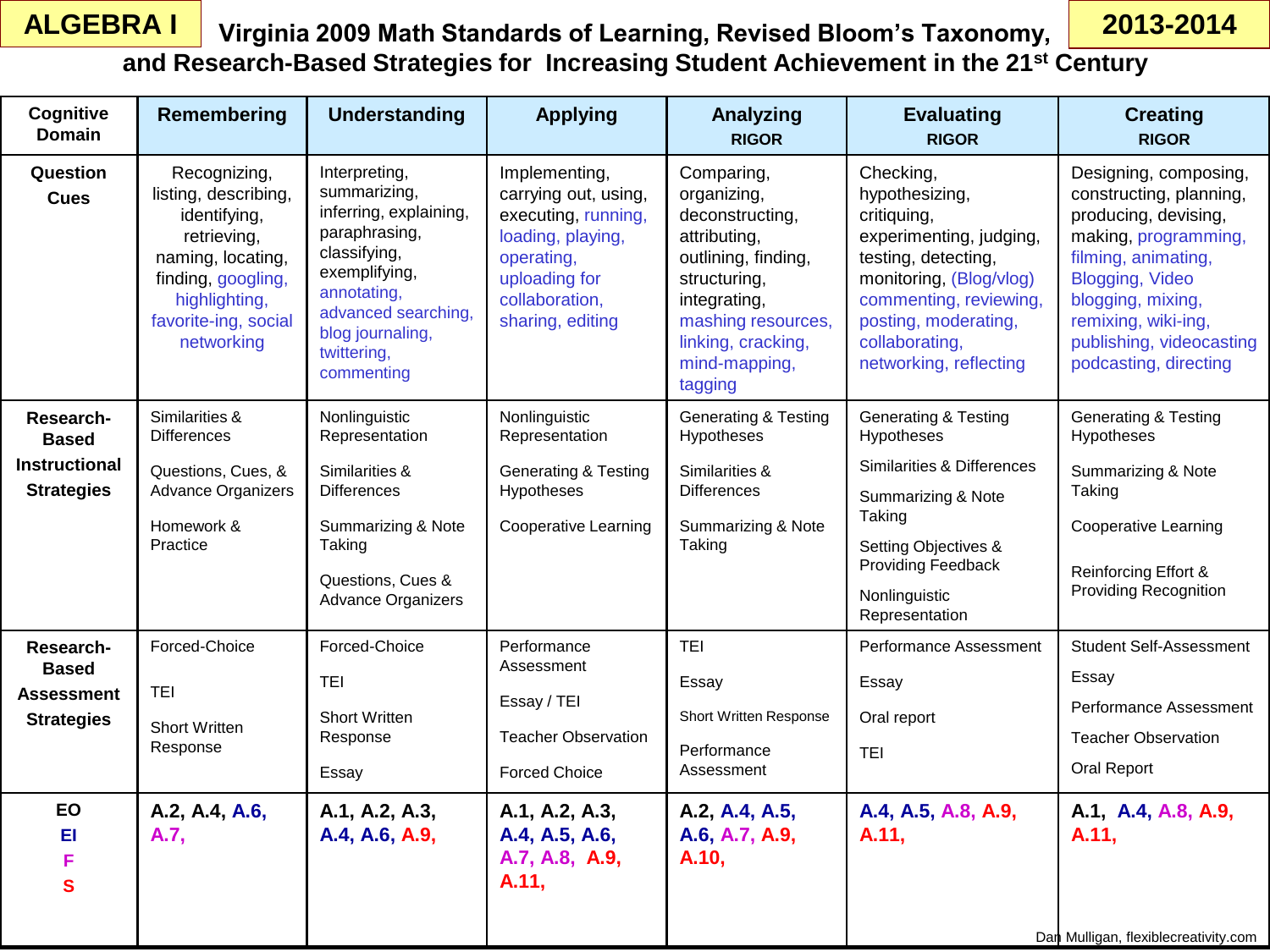### **Virginia 2009 Math Standards of Learning, Revised Bloom's Taxonomy, GEOMETRY 2013-2014 and Research-Based Strategies for Increasing Student Achievement in the 21st Century**

| Cognitive<br><b>Domain</b>                                          | <b>Remembering</b>                                                                                                                                                    | <b>Understanding</b>                                                                                                                                                                             | <b>Applying</b>                                                                                                                                        | <b>Analyzing</b><br><b>RIGOR</b>                                                                                                                                                            | <b>Evaluating</b><br><b>RIGOR</b>                                                                                                                                                                                     | <b>Creating</b><br><b>RIGOR</b>                                                                                                                                                                                                             |
|---------------------------------------------------------------------|-----------------------------------------------------------------------------------------------------------------------------------------------------------------------|--------------------------------------------------------------------------------------------------------------------------------------------------------------------------------------------------|--------------------------------------------------------------------------------------------------------------------------------------------------------|---------------------------------------------------------------------------------------------------------------------------------------------------------------------------------------------|-----------------------------------------------------------------------------------------------------------------------------------------------------------------------------------------------------------------------|---------------------------------------------------------------------------------------------------------------------------------------------------------------------------------------------------------------------------------------------|
| Question<br><b>Cues</b>                                             | Recognizing,<br>listing, describing,<br>identifying,<br>retrieving,<br>naming, locating,<br>finding, googling,<br>highlighting,<br>favorite-ing, social<br>networking | Interpreting,<br>summarizing,<br>inferring, explaining,<br>paraphrasing,<br>classifying,<br>exemplifying,<br>annotating,<br>advanced searching,<br>blog journaling,<br>twittering,<br>commenting | Implementing,<br>carrying out, using,<br>executing, running,<br>loading, playing,<br>operating,<br>uploading for<br>collaboration,<br>sharing, editing | Comparing,<br>organizing,<br>deconstructing,<br>attributing,<br>outlining, finding,<br>structuring,<br>integrating,<br>mashing resources,<br>linking, cracking,<br>mind-mapping,<br>tagging | Checking,<br>hypothesizing,<br>critiquing,<br>experimenting, judging,<br>testing, detecting,<br>monitoring, (Blog/vlog)<br>commenting, reviewing,<br>posting, moderating,<br>collaborating,<br>networking, reflecting | Designing, composing,<br>constructing, planning,<br>producing, devising,<br>making, programming,<br>filming, animating,<br>Blogging, Video<br>blogging, mixing,<br>remixing, wiki-ing,<br>publishing, videocasting<br>podcasting, directing |
| Research-<br><b>Based</b><br><b>Instructional</b>                   | Similarities &<br><b>Differences</b><br>Questions, Cues, &                                                                                                            | Nonlinguistic<br>Representation<br>Similarities &                                                                                                                                                | Nonlinguistic<br>Representation<br><b>Generating &amp; Testing</b>                                                                                     | <b>Generating &amp; Testing</b><br>Hypotheses<br>Similarities &                                                                                                                             | <b>Generating &amp; Testing</b><br>Hypotheses<br>Similarities & Differences                                                                                                                                           | <b>Generating &amp; Testing</b><br>Hypotheses<br>Summarizing & Note                                                                                                                                                                         |
| <b>Strategies</b>                                                   | Advance Organizers<br>Homework &<br>Practice                                                                                                                          | <b>Differences</b><br>Summarizing & Note<br>Taking<br>Questions, Cues &<br><b>Advance Organizers</b>                                                                                             | Hypotheses<br><b>Cooperative Learning</b>                                                                                                              | <b>Differences</b><br>Summarizing & Note<br>Taking                                                                                                                                          | Summarizing & Note<br>Taking<br>Setting Objectives &<br>Providing Feedback<br>Nonlinguistic<br>Representation                                                                                                         | Taking<br><b>Cooperative Learning</b><br>Reinforcing Effort &<br><b>Providing Recognition</b>                                                                                                                                               |
| Research-<br><b>Based</b><br><b>Assessment</b><br><b>Strategies</b> | Forced-Choice<br><b>TEI</b><br><b>Short Written</b><br>Response                                                                                                       | Forced-Choice<br><b>TEI</b><br><b>Short Written</b><br>Response<br>Essay                                                                                                                         | Performance<br>Assessment<br>Essay / TEI<br><b>Teacher Observation</b><br><b>Forced Choice</b>                                                         | <b>TEI</b><br>Essay<br>Short Written Response<br>Performance<br>Assessment                                                                                                                  | Performance Assessment<br>Essay<br>Oral report<br><b>TEI</b>                                                                                                                                                          | <b>Student Self-Assessment</b><br>Essay<br>Performance Assessment<br><b>Teacher Observation</b><br>Oral Report                                                                                                                              |
| <b>RLT</b><br>T.<br><b>PC</b><br><b>TDF</b>                         | G.5, G.10, G.11,<br>G.12, G.13,                                                                                                                                       | G.5, G.8, G.10,<br>G.11, G.12,<br>G.14,                                                                                                                                                          | G.1, G.2, G.3,<br>G.6, G.7, G.8,<br>G.9, G.12, G.13,                                                                                                   | G.1, G.2, G.3,<br>G.10, G.13, G.14,                                                                                                                                                         | G.1, G.4, G.6, G.7,<br>G.9, G.11,                                                                                                                                                                                     | G.5, G.8, G.9, G.10,<br>G.11, G.13, G.14,<br>Dan Mulligan, flexiblecreativity.com                                                                                                                                                           |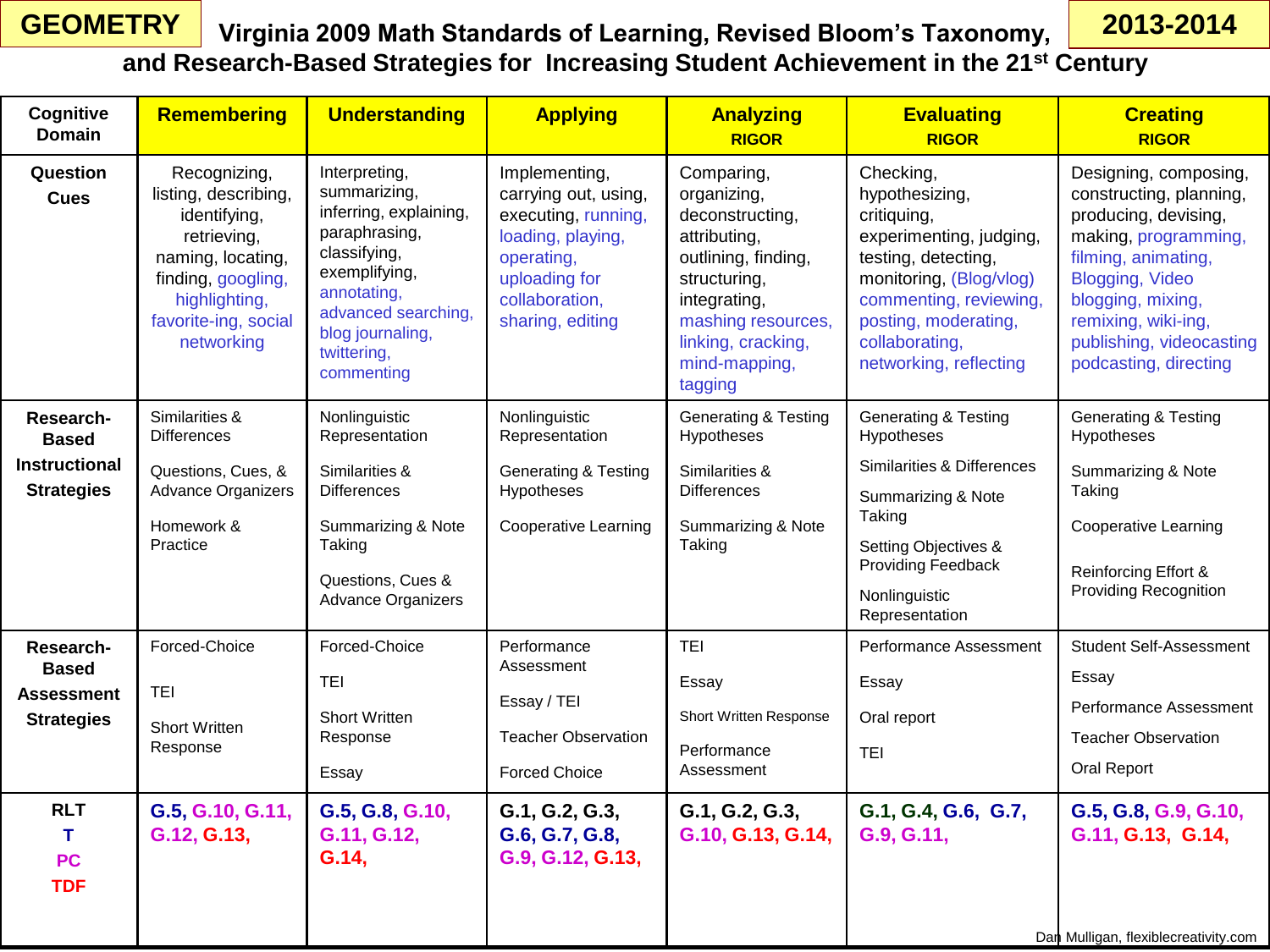### **Virginia 2009 Math Standards of Learning, Revised Bloom's Taxonomy, ALGEBRA II 2013-2014 and Research-Based Strategies for Increasing Student Achievement in the 21st Century**

| Cognitive<br><b>Domain</b>                                             | Remembering                                                                                                                                                           | <b>Understanding</b>                                                                                                                                                                             | <b>Applying</b>                                                                                                                                        | Analyzing<br><b>RIGOR</b>                                                                                                                                                                   | <b>Evaluating</b><br><b>RIGOR</b>                                                                                                                                                                                     | <b>Creating</b><br><b>RIGOR</b>                                                                                                                                                                                                             |
|------------------------------------------------------------------------|-----------------------------------------------------------------------------------------------------------------------------------------------------------------------|--------------------------------------------------------------------------------------------------------------------------------------------------------------------------------------------------|--------------------------------------------------------------------------------------------------------------------------------------------------------|---------------------------------------------------------------------------------------------------------------------------------------------------------------------------------------------|-----------------------------------------------------------------------------------------------------------------------------------------------------------------------------------------------------------------------|---------------------------------------------------------------------------------------------------------------------------------------------------------------------------------------------------------------------------------------------|
| Question<br><b>Cues</b>                                                | Recognizing,<br>listing, describing,<br>identifying,<br>retrieving,<br>naming, locating,<br>finding, googling,<br>highlighting,<br>favorite-ing, social<br>networking | Interpreting,<br>summarizing,<br>inferring, explaining,<br>paraphrasing,<br>classifying,<br>exemplifying,<br>annotating,<br>advanced searching,<br>blog journaling,<br>twittering,<br>commenting | Implementing,<br>carrying out, using,<br>executing, running,<br>loading, playing,<br>operating,<br>uploading for<br>collaboration,<br>sharing, editing | Comparing,<br>organizing,<br>deconstructing,<br>attributing,<br>outlining, finding,<br>structuring,<br>integrating,<br>mashing resources,<br>linking, cracking,<br>mind-mapping,<br>tagging | Checking,<br>hypothesizing,<br>critiquing,<br>experimenting, judging,<br>testing, detecting,<br>monitoring, (Blog/vlog)<br>commenting, reviewing,<br>posting, moderating,<br>collaborating,<br>networking, reflecting | Designing, composing,<br>constructing, planning,<br>producing, devising,<br>making, programming,<br>filming, animating,<br>Blogging, Video<br>blogging, mixing,<br>remixing, wiki-ing,<br>publishing, videocasting<br>podcasting, directing |
| Research-<br><b>Based</b><br><b>Instructional</b><br><b>Strategies</b> | Similarities &<br><b>Differences</b><br>Questions, Cues, &<br>Advance Organizers<br>Homework &<br>Practice                                                            | Nonlinguistic<br>Representation<br>Similarities &<br><b>Differences</b><br>Summarizing & Note<br>Taking<br>Questions, Cues &<br><b>Advance Organizers</b>                                        | Nonlinguistic<br>Representation<br><b>Generating &amp; Testing</b><br>Hypotheses<br><b>Cooperative Learning</b>                                        | <b>Generating &amp; Testing</b><br>Hypotheses<br>Similarities &<br><b>Differences</b><br>Summarizing & Note<br>Taking                                                                       | <b>Generating &amp; Testing</b><br>Hypotheses<br>Similarities & Differences<br>Summarizing & Note<br>Taking<br>Setting Objectives &<br><b>Providing Feedback</b><br>Nonlinguistic<br>Representation                   | <b>Generating &amp; Testing</b><br>Hypotheses<br>Summarizing & Note<br>Taking<br><b>Cooperative Learning</b><br>Reinforcing Effort &<br><b>Providing Recognition</b>                                                                        |
| Research-<br><b>Based</b><br><b>Assessment</b><br><b>Strategies</b>    | Forced-Choice<br><b>TEI</b><br><b>Short Written</b><br>Response                                                                                                       | Forced-Choice<br><b>TEI</b><br><b>Short Written</b><br>Response<br>Essay                                                                                                                         | Performance<br>Assessment<br>Essay / TEI<br><b>Teacher Observation</b><br><b>Forced Choice</b>                                                         | <b>TEI</b><br>Essay<br>Short Written Response<br>Performance<br>Assessment                                                                                                                  | Performance Assessment<br>Essay<br>Oral report<br>TEI                                                                                                                                                                 | <b>Student Self-Assessment</b><br>Essay<br>Performance Assessment<br><b>Teacher Observation</b><br>Oral Report                                                                                                                              |
| EO<br>F<br>EI<br>S                                                     | All.1, All.2,<br>All.3, All.6,<br>AII.7, AII.8,<br>All.11,                                                                                                            | AII.2, AII.3, AII.7,<br>All.8, All.9,<br>All.10, All.11,<br>All.12,                                                                                                                              | All.4, All.7, All.9,<br>All.10, All.12,                                                                                                                | All.2, All.3, All.4,<br>All.5, All.6, All.8,<br>AII.9,                                                                                                                                      | All.1, All.4, All.5,<br>AII.7, AII.9, AII.11,                                                                                                                                                                         | AII.2, AII.10,<br>Dan Mulligan, flexiblecreativity.com                                                                                                                                                                                      |